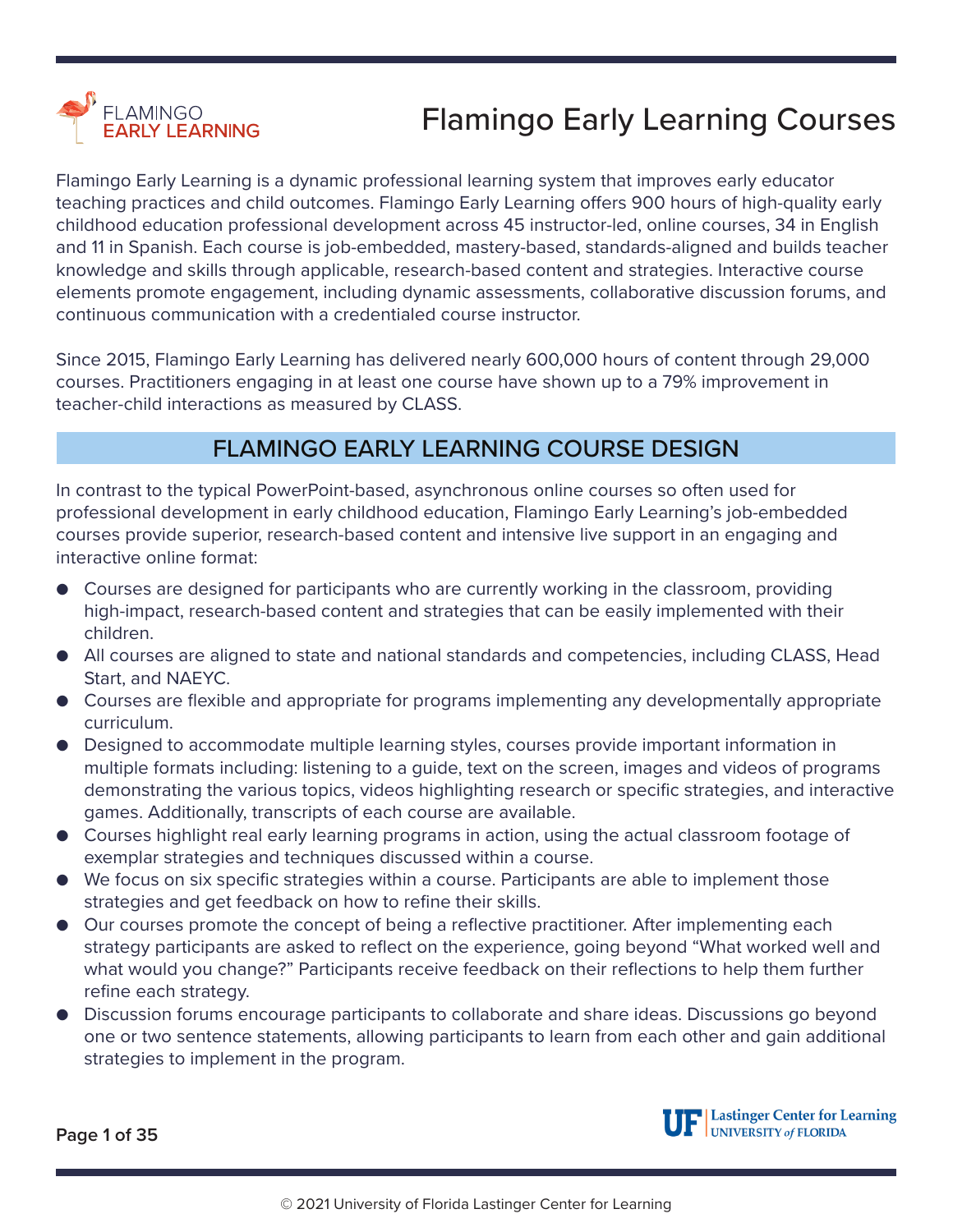

- Course content is research-based, providing the participant with a deeper understanding of the content from a research perspective while also making it interesting and applicable.
- Courses are focused on the participant as a professional, within the field of early childhood education, building their knowledge and understanding through engaging topics and real-world effective strategies.
- Each course has a pre-post assessment, allowing participants the ability to understand the knowledge they have gained.

#### COMPETENCIES AND STANDARDS

Flamingo Early Learning Infant and Toddler online courses are aligned to the following standards and competencies:

- Florida Core Competencies for Early Care and Education Practitioners (FCCECEP, 2016)
- Florida Department of Education Professional Development Competency 21st edition (2014)
- National Association for the Education of Young Children (NAEYC) Standards for Initial & Advanced Early Childhood Professional Preparation Programs (2010)
- Florida Early Learning and Development Standards for Birth to Four-Year-Olds (2017)
- Head Start Early Learning Outcomes Framework: Ages Birth to Five (2015)
- Classroom Assessment Scoring System (CLASS) Infant Toddler (2008)
- Infant/Toddler Environment Rating Scale Revised Edition (ITERS-R, 2006)

Flamingo Early Learning Preschool online courses are aligned to the following standards and competencies:

- Florida Core Competencies for Early Care and Education Practitioners (FCCECEP, 2016)
- Florida Department of Education Professional Development Competency 21st edition (2014)
- National Association for the Education of Young Children (NAEYC) Standards for Initial & Advanced Early Childhood Professional Preparation Programs (2010)
- Florida Early Learning and Development Standards for Birth to Four-Year-Olds (2017)
- Florida Early Learning and Development Standards for Four-Year-Olds (2011)
- Head Start Early Learning Outcomes Framework: Ages Birth to Five (2015)
- Classroom Assessment Scoring System (CLASS) Pre-K (2008)
- Early Childhood Environment Rating Scale Revised (ECERS-R, 2005)
- Early Childhood Environment Rating Scale Third Edition (ECERS-3, 2014)

Flamingo Early Learning Leadership online courses are aligned to the following standards and competencies:

- Florida Core Competencies for Early Care and Education Practitioners
- Florida Core Competencies for Early Care and Education Directors
- Child Development Associate Competency
- Florida Department of Education Professional Development Competency 21st Century edition
- National Association for the Education of Young Children Early Childhood Program Standards.

**Page 2 of 35**

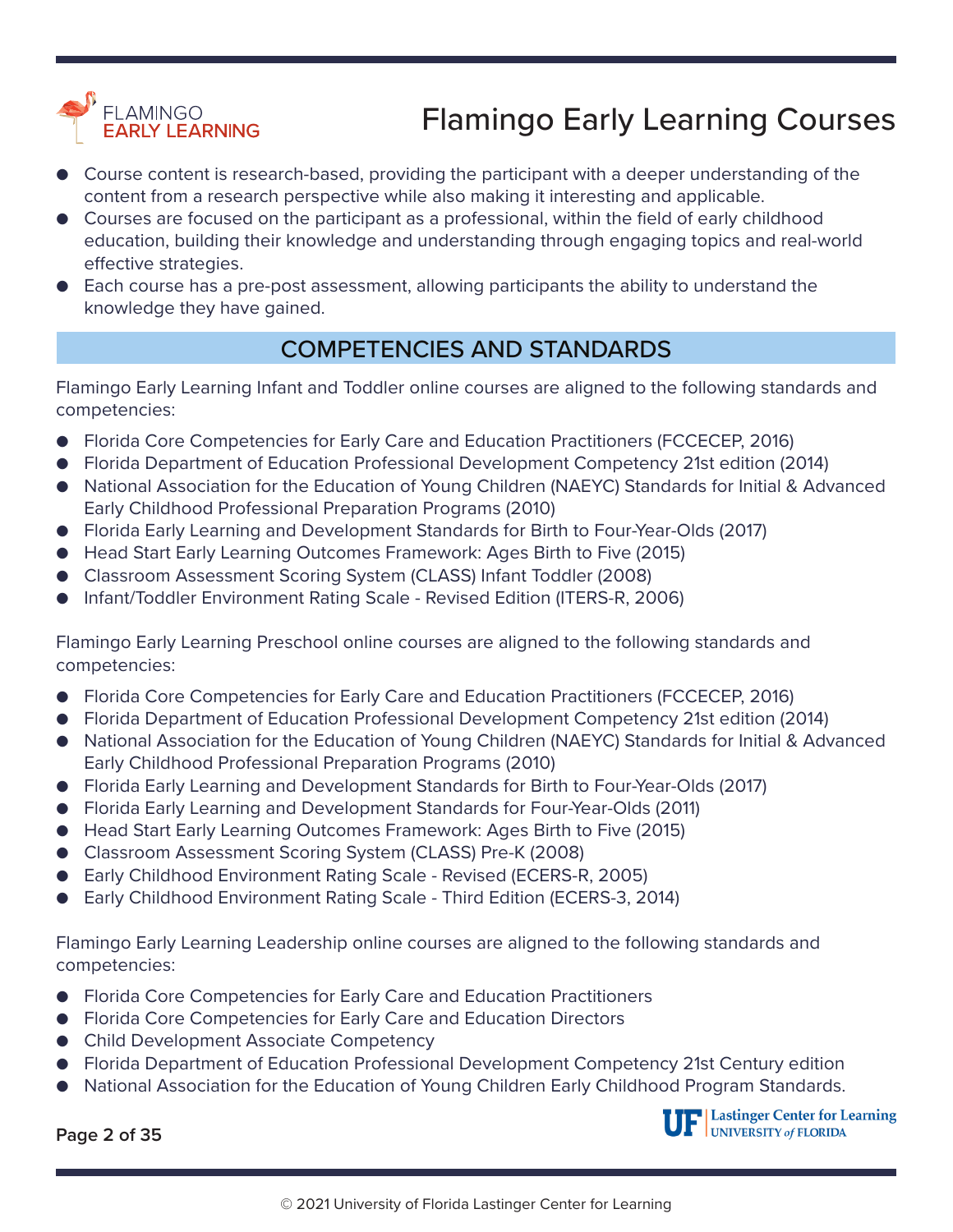

#### FLAMINGO EARLY LEARNING COURSE ACCESS

Flamingo Early Learning courses are housed on our custom-built learning platform, Flamingo Learning. Flamingo Learning is an innovative fully online, mobile-friendly social learning and professional development system for teachers, coaches, facilitators, and other educational professionals. The platform serves as a one-stop-hub for educators, connecting them to the highest quality courses, resources, supports, and networks that are carefully designed to provide practical solutions, improve their skills and knowledge, and advance their education and careers. Flamingo is available 24/7, allowing users to access courses and tools at their own pace and time of day that best works for them.

#### FLAMINGO EARLY LEARNING COURSE CEUs AND MASTERY

Each course offers up to 2.0 IACET-approved CEUs, the equivalent of 20 professional development hours. Upon successful completion of a course, the UF Lastinger Center awards the participant with 2.0 IACET CEUs and a downloadable certificate of mastery. When courses are paired with blended supports, such as Communities of Practice, additional professional development hours are earned for participation and related CEUs awarded.

#### **2021 EARLY LEARNING COURSE LIST**

#### INFANT TODDLER COURSES

[Infant and Toddler Social-Emotional Development \(ITSE\)\\*](#page-4-0) [Engaging Families of Infants and Toddlers \(ITFE\)\\*](#page-4-0) [Infant Developmental Stages: The First Year of Life \(IFYL\)](#page-5-0) [Using Observation to Support Developmentally Appropriate Practice with Infants and Toddlers \(ITDAP\)\\*](#page-6-0) [Language Development for Infants and Toddlers \(ITLD\)](#page-6-0) [Health, Safety, and Nutrition for Infants and Toddlers \(ITHSN\)\\*](#page-8-0) [Supporting Early Intervention with Infants and Toddlers \(SEIIT\)](#page-9-0) [Trauma-Informed Care: The Impact of Toxic Stress on Infants and Toddlers \(ITTIC\)\\*](#page-10-0)  [Designing Infant and Toddler Learning Environments \(ITLE\)\\*](#page-10-0) [Infant and Early Childhood Mental Health 1 \(IECMH1\)](#page-11-0) [Infant and Early Childhood Mental Health 2 \(IECMH2\)](#page-12-0) [Professionalism in Early Care and Education \(PECE\)\\*](#page-13-0) [Effective Operations in Early Care and Education \(EOECE\)\\*](#page-14-0) \* = Also available in Spanish

**Page 3 of 35**



UF Lastinger Center for Learning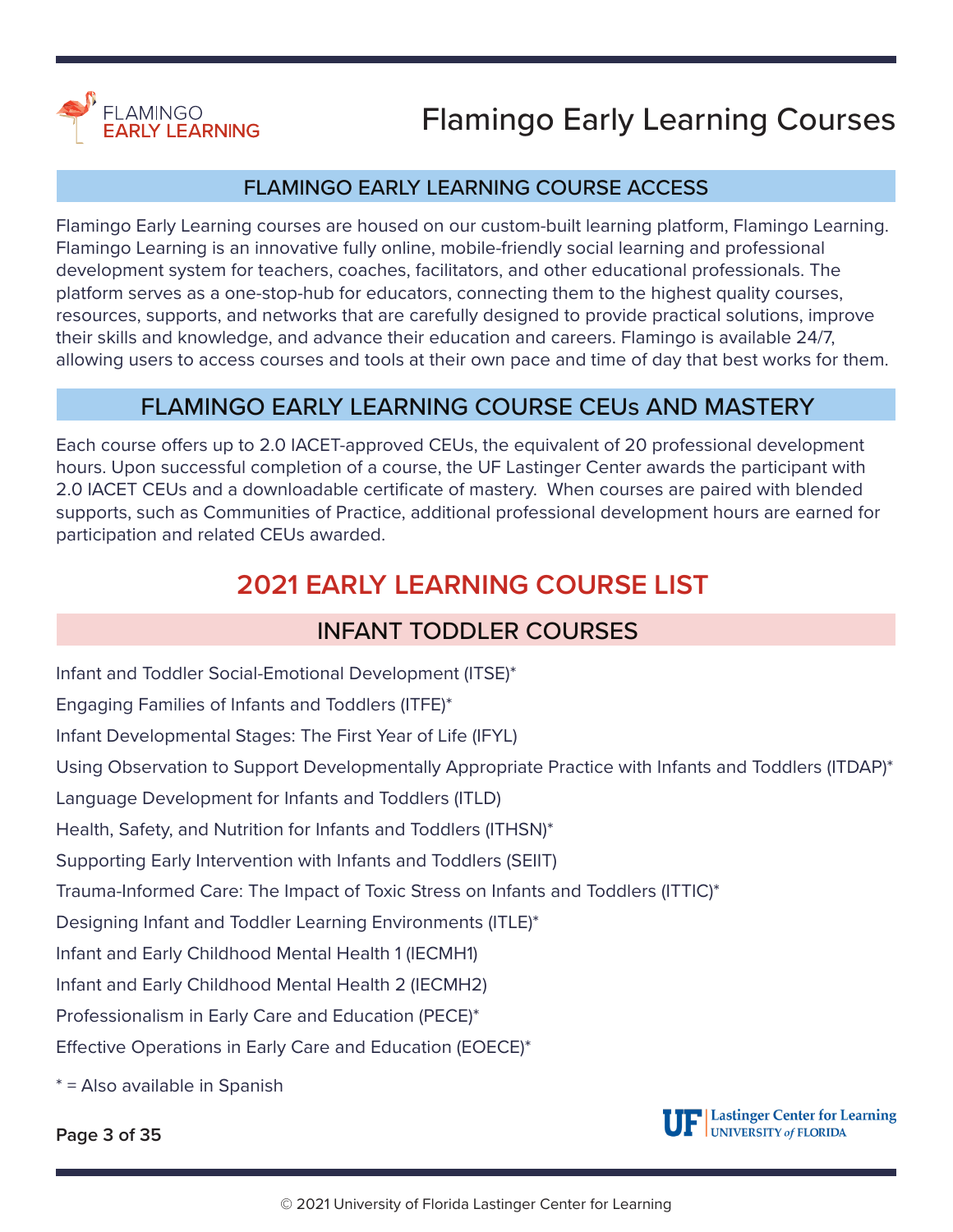

#### PRESCHOOL COURSES

[Preschool Growth and Development: Maximizing Learning Experiences \(PGD\)\\*](#page-15-0) [Preschool Language Development \(PLD\)\\*](#page-15-0) [Preschool Learning Environments \(PLE\)](#page-15-0) [Using Observation to Inform Individualized Instruction in Preschool \(PKO\)\\*](#page-16-0) [Understanding and Promoting the Development and Learning of Young Dual Language Learners \(DLL1\)](#page-16-0) [Screening and Assessing Young Dual Language Learners \(DLL2\)](#page-17-0) [Strategies to Support Young Dual Language Learners in Preschool \(DLL3\)](#page-18-0) [Instructional Support in Preschool: Quality of Feedback \(PQF\)](#page-18-0) [Preschool Health, Safety, and Nutrition \(PHSN\)](#page-19-0) [Act 1: Getting Organized for Learning in Preschool \(ACT1\)](#page-19-0) [Act 2: Planning for a Successful Year in Preschool \(ACT2\)](#page-20-0) [Act 3: Designing Strategies and Refining Practice in Preschool \(ACT3\)](#page-21-0) [Professionalism in Early Care and Education \(PECE\)\\*](#page-22-0) [Guiding Preschool Behavior and Building Classroom Community \(PGB\)](#page-22-0) [Effective Operations in Early Care and Education \(EOECE\)\\*](#page-23-0) [Preschool Family Engagement \(PFE\)](#page-24-0) [Preschool Trauma Informed Practice \(PTIC\)](#page-25-0) [Reframing Challenging Behaviors \(RCB\)](#page-26-0) [The Building Blocks of Preschool Literacy \(PLIT\)](#page-27-0) [Why Ask Why? STEAM in Preschool Learning Environments \(STEAM\)](#page-28-0) [Inclusion in the Preschool Setting \(IPS\)](#page-29-0)

#### PROGRAM LEADER COURSES

[Professionalism in Early Childhood Education Directors Version \(PECE-D\)\\*](#page-30-0) [Effective Operations in Early Care and Education \(EOECE\)\\*](#page-31-0) [Organizational Leadership in Early Care and Education \(OLECE\)](#page-32-0) [Instructional Leadership in Early Care and Education \(ILECE\)](#page-33-0)

[Reframing Challenging Behaviors \(RCB\)](#page-34-0)

\* = Also available in Spanish

**Page 4 of 35**

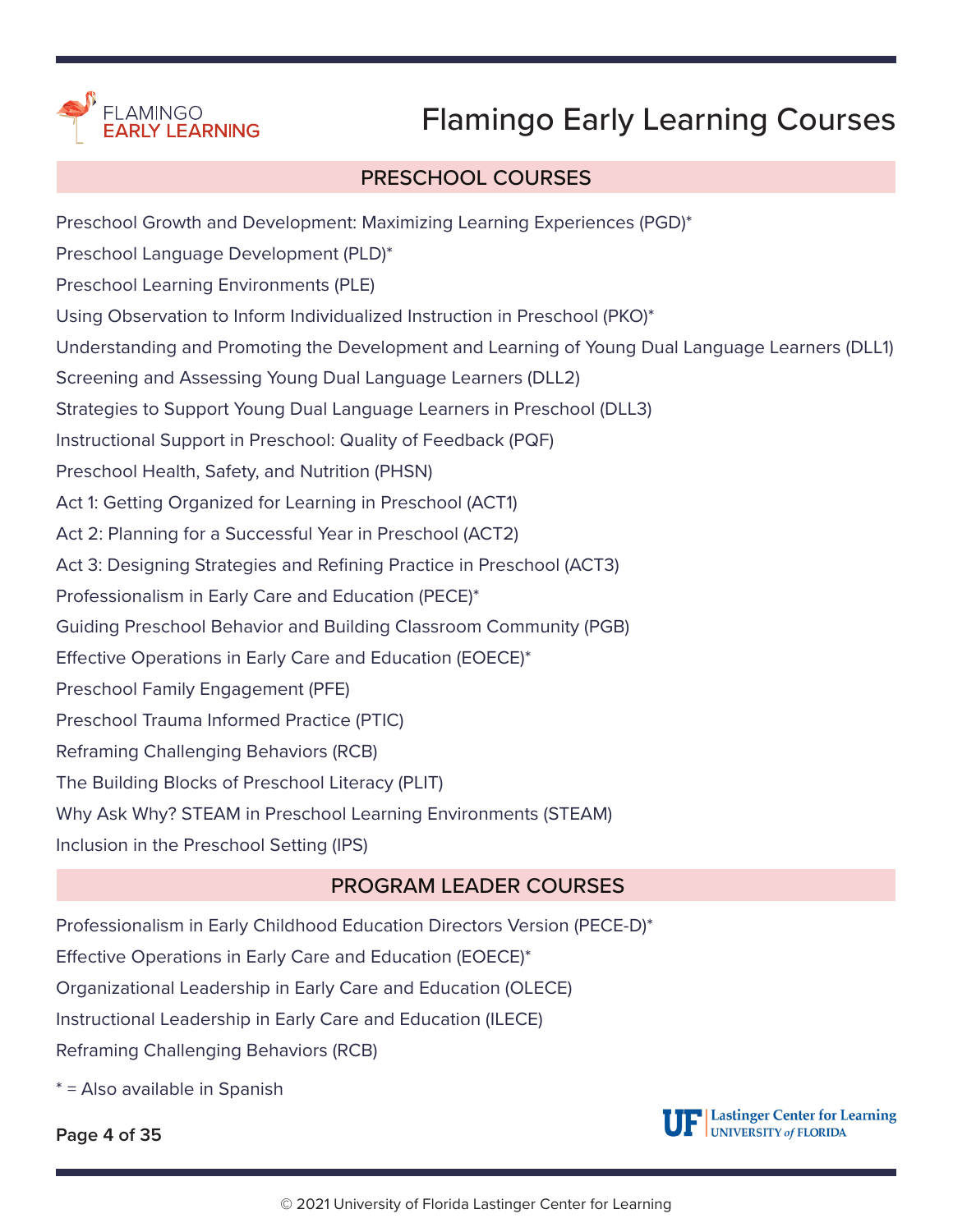<span id="page-4-0"></span>

#### **2021 EARLY LEARNING COURSE DESCRIPTIONS & OBJECTIVES**

| <b>Course</b><br><b>Abbreviation</b> | <b>Title</b>                                                                                                                                                                     | <b>Description</b>                                                                                                                                                                                                                                                                                                                                                                                                          | <b>Learning Objectives</b>                                                                                                                                                                                                                                                                                                                                                                                                                                                                                |
|--------------------------------------|----------------------------------------------------------------------------------------------------------------------------------------------------------------------------------|-----------------------------------------------------------------------------------------------------------------------------------------------------------------------------------------------------------------------------------------------------------------------------------------------------------------------------------------------------------------------------------------------------------------------------|-----------------------------------------------------------------------------------------------------------------------------------------------------------------------------------------------------------------------------------------------------------------------------------------------------------------------------------------------------------------------------------------------------------------------------------------------------------------------------------------------------------|
|                                      |                                                                                                                                                                                  | <b>Infant Toddler</b>                                                                                                                                                                                                                                                                                                                                                                                                       |                                                                                                                                                                                                                                                                                                                                                                                                                                                                                                           |
| <b>ITSE</b><br><b>ITSE-S</b>         | <b>Infant and Toddler</b><br><b>Social-Emotional</b><br>Development<br><b>Fomentando el</b><br><b>Desarrollo</b><br>Socioemocional<br>Saludable en los Bebés<br>y Niños Pequeños | Social-emotional<br>development is when<br>infants and toddlers<br>start to experience and<br>express their feelings<br>in socially appropriate<br>ways. They form close<br>and secure adult and<br>peer relationships and<br>explore and learn from<br>their environment. In<br>this course, you'll<br>discover strategies that<br>will help foster healthy<br>social-emotional<br>development in infants<br>and toddlers. | The student will:<br>Build partnerships with<br>$\bullet$<br>parents.<br>Create attachments with<br>$\bullet$<br>young infants.<br>Support parents of mobile<br>$\bullet$<br>infants and toddlers.<br><b>Establish healthy</b><br>$\bullet$<br>social-emotional development<br>with infants and toddlers with<br>special needs.<br>Promote self-regulation in<br>$\bullet$<br>infants.<br>Promote self-regulation in<br>$\bullet$<br>mobile infants and toddlers.<br>Create goodness of fit.<br>$\bullet$ |
| <b>ITFE</b><br><b>ITFE-S</b>         | <b>Engaging Families of</b><br><b>Infants and Toddlers</b><br>Participación<br><b>Familiar: Involucrando</b><br>a las Familias de Bebés<br>y Niños Pequeños                      | In this course, you will<br>learn how to foster a<br>welcoming environment<br>for families. The course<br>addresses topics such<br>as building trusting<br>relationships, promoting<br>child learning at home,<br>and facilitating healthy<br>transitions. In addition,<br>you will gain<br>information on<br>community resources.                                                                                          | The student will:<br>Welcome families into the<br>$\bullet$<br>program.<br><b>Build trusting relationships</b><br>$\bullet$<br>with families and children.<br>Engage families in learning<br>$\bullet$<br>and teaching.<br>Engage families in supporting<br>$\bullet$<br>children's learning at home.<br>Engage families with peers<br>and community resources.<br>Engage families in supporting<br>$\bullet$<br>their child's transitions.                                                               |

**Page 5 of 35**



UP Lastinger Center for Learning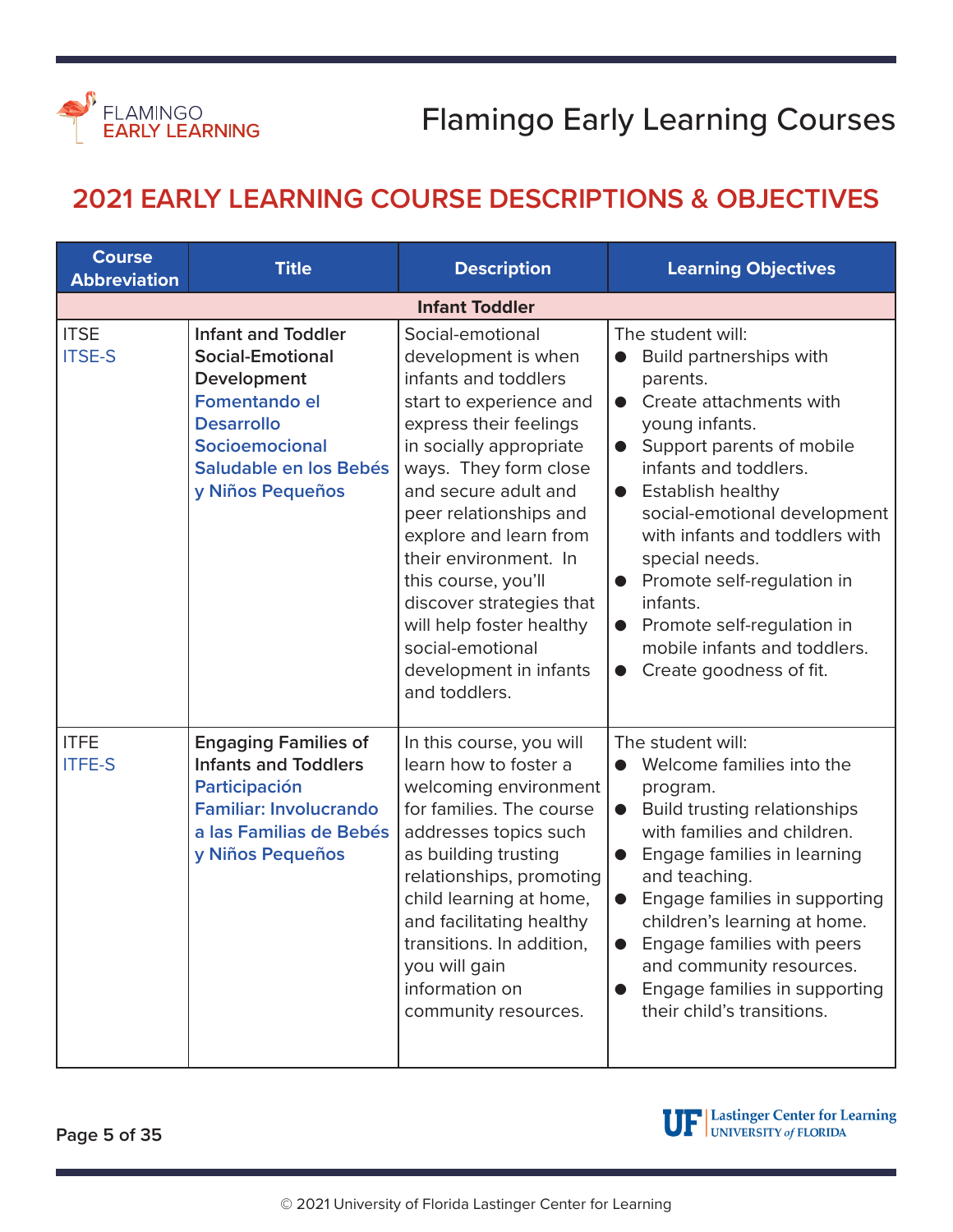<span id="page-5-0"></span>

| <b>Course</b><br><b>Abbreviation</b> | <b>Title</b>                                                            | <b>Description</b>                                                                                                                                                                                                                                                                                                                                                                                                                                                                                  | <b>Learning Objectives</b>                                                                                                                                                                                                                                                                                                                                                                                                                                                                                                                                                                                                                                                                                                                                                                                                                                                                                                                                                                                                                 |
|--------------------------------------|-------------------------------------------------------------------------|-----------------------------------------------------------------------------------------------------------------------------------------------------------------------------------------------------------------------------------------------------------------------------------------------------------------------------------------------------------------------------------------------------------------------------------------------------------------------------------------------------|--------------------------------------------------------------------------------------------------------------------------------------------------------------------------------------------------------------------------------------------------------------------------------------------------------------------------------------------------------------------------------------------------------------------------------------------------------------------------------------------------------------------------------------------------------------------------------------------------------------------------------------------------------------------------------------------------------------------------------------------------------------------------------------------------------------------------------------------------------------------------------------------------------------------------------------------------------------------------------------------------------------------------------------------|
|                                      |                                                                         | <b>Infant Toddler</b>                                                                                                                                                                                                                                                                                                                                                                                                                                                                               |                                                                                                                                                                                                                                                                                                                                                                                                                                                                                                                                                                                                                                                                                                                                                                                                                                                                                                                                                                                                                                            |
| <b>IFYL</b>                          | <b>Infant Developmental</b><br><b>Stages: The First Year</b><br>of Life | In this course, you will<br>investigate the devel-<br>opmental milestones<br>for the first year of life<br>and take a look at how<br>much a baby grows and<br>changes in those first<br>few months. You'll also<br>discuss ways to set up<br>the environment for<br>each stage taking into<br>consideration materials,<br>routines, and best prac-<br>tices. In addition, you'll<br>investigate the meaning<br>of relationships and<br>learn how important<br>they are for an infant's<br>learning. | The student will:<br>Observe and identify the<br>different states of awareness<br>and make decisions about<br>when the baby needs quiet<br>and when he or she is ready<br>for an active learning<br>experience.<br>Plan activities to support<br>babies' growth and<br>development during the first<br>three months by connecting<br>with families and promoting<br>secure attachments between<br>you and the baby.<br>Plan developmentally<br>$\bullet$<br>appropriate activities to<br>support language and<br>cognitive development in four<br>to six-month-old babies.<br>Understand the progression<br>of motor skills in seven to<br>nine-month-old babies and<br>plan activities to support<br>language, cognitive, and<br>motor development.<br>Plan developmentally<br>appropriate activities for<br>ten-twelve-month old babies<br>through read alouds, rhymes,<br>music, and other games and<br>activities.<br>Plan to include parents<br>as partners in the care of<br>their baby through<br>relationship-building activities. |

**Page 6 of 35**

UP Lastinger Center for Learning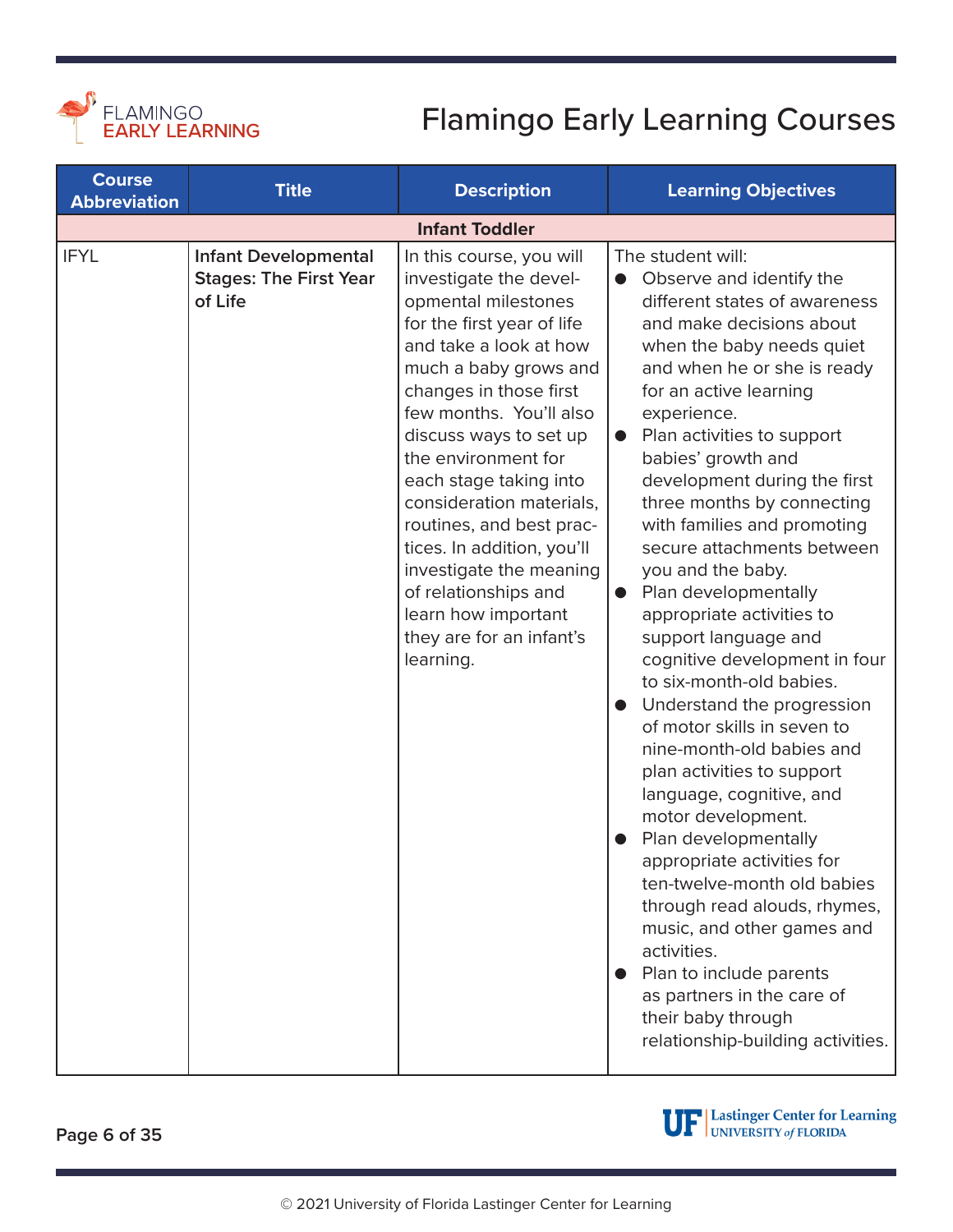<span id="page-6-0"></span>

| <b>Course</b><br><b>Abbreviation</b> | <b>Title</b>                                                                                                                                                                                                                                                                           | <b>Description</b>                                                                                                                                                                                                                                                                                                                                                                                                    | <b>Learning Objectives</b>                                                                                                                                                                                                                                                                                                                                                                                                                                                                                            |
|--------------------------------------|----------------------------------------------------------------------------------------------------------------------------------------------------------------------------------------------------------------------------------------------------------------------------------------|-----------------------------------------------------------------------------------------------------------------------------------------------------------------------------------------------------------------------------------------------------------------------------------------------------------------------------------------------------------------------------------------------------------------------|-----------------------------------------------------------------------------------------------------------------------------------------------------------------------------------------------------------------------------------------------------------------------------------------------------------------------------------------------------------------------------------------------------------------------------------------------------------------------------------------------------------------------|
|                                      |                                                                                                                                                                                                                                                                                        | <b>Infant Toddler</b>                                                                                                                                                                                                                                                                                                                                                                                                 |                                                                                                                                                                                                                                                                                                                                                                                                                                                                                                                       |
| <b>ITDAP</b><br><b>ITDAP-S</b>       | <b>Using Observation</b><br>to Support<br>Developmentally<br>Appropriate<br><b>Practice with</b><br>Infants and<br><b>Toddlers</b><br>El Uso de la<br>Observación para<br><b>Promover la</b><br><b>Práctica Apropiada</b><br>al Desarrollo con<br>los Bebés y Niños<br><b>Pequeños</b> | In this course, you'll learn<br>to use your observations to<br>support developmentally<br>appropriate practice with<br>the infants and toddlers in<br>your care. You'll<br>understand what is meant<br>by developmentally<br>appropriate practice; the<br>importance of your role as a<br>careful observer; how to<br>respond sensitively to<br>children's needs; and<br>increase your professional<br>effectiveness. | The student will:<br>Develop responsive<br>$\bullet$<br>relationships with infants and<br>toddlers.<br>Observe and document the<br>behavior of infants and<br>toddlers.<br>Incorporate the<br>$\bullet$<br>understanding of culture in<br>the early childhood<br>environment.<br>Establish meaningful<br>$\bullet$<br>partnerships with families.<br>Plan activities for infants and<br>$\bullet$<br>toddlers with special needs.<br>Prepare a developmentally<br>appropriate curriculum for<br>infants and toddlers. |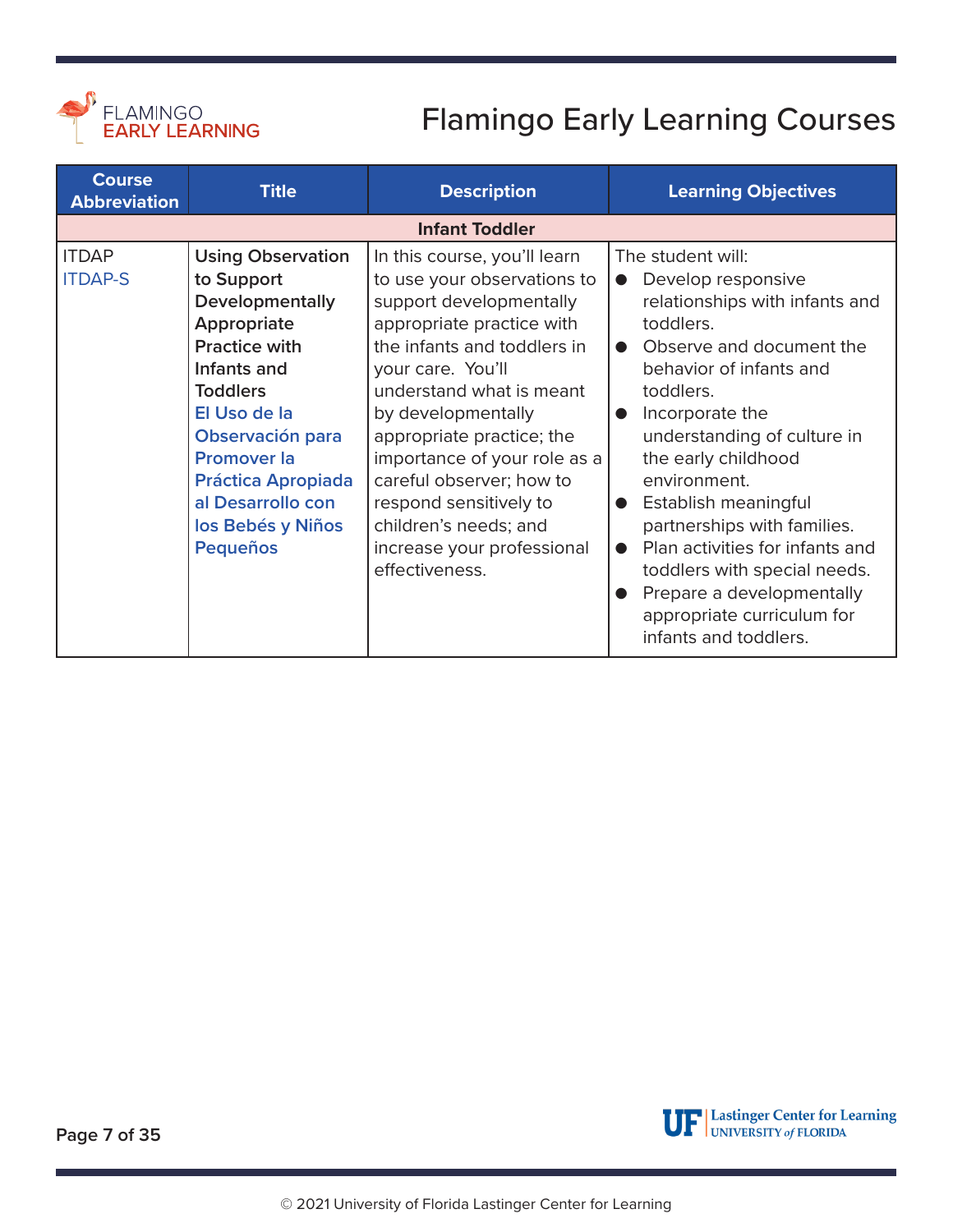

| <b>Course</b><br><b>Abbreviation</b> | <b>Title</b>                                                  | <b>Description</b>                                                                                                                                                                                                                                                            | <b>Learning Objectives</b>                                                                                                                                                                                                                                                                                                                                                                                                                                                                                                                                                                                                                         |
|--------------------------------------|---------------------------------------------------------------|-------------------------------------------------------------------------------------------------------------------------------------------------------------------------------------------------------------------------------------------------------------------------------|----------------------------------------------------------------------------------------------------------------------------------------------------------------------------------------------------------------------------------------------------------------------------------------------------------------------------------------------------------------------------------------------------------------------------------------------------------------------------------------------------------------------------------------------------------------------------------------------------------------------------------------------------|
|                                      |                                                               | <b>Infant Toddler</b>                                                                                                                                                                                                                                                         |                                                                                                                                                                                                                                                                                                                                                                                                                                                                                                                                                                                                                                                    |
| <b>ITLD</b>                          | Language<br>Development for<br>Infants and<br><b>Toddlers</b> | In this course, you will learn<br>about language<br>development in infants and<br>toddlers and gain practical<br>skills to accelerate their<br>children's learning. The<br>course addresses topics<br>including facilitation,<br>feedback, and conversation<br>encouragement. | The student will:<br>Implement communication<br>●<br>loops with the infants and<br>toddlers in his/her care.<br>Select appropriate toys,<br>books, and other materials<br>to facilitate exploration of the<br>environment and enhance<br>language development.<br>Facilitate early language and<br>speech skills with infants and<br>toddlers through mediation.<br>Facilitate toddlers' language<br>development through<br>conversations and questions<br>throughout the day.<br>Provide quality feedback to<br>toddlers by expanding and<br>extending what they say.<br>Encourage peer<br>conversations between the<br>toddlers in his/her care. |

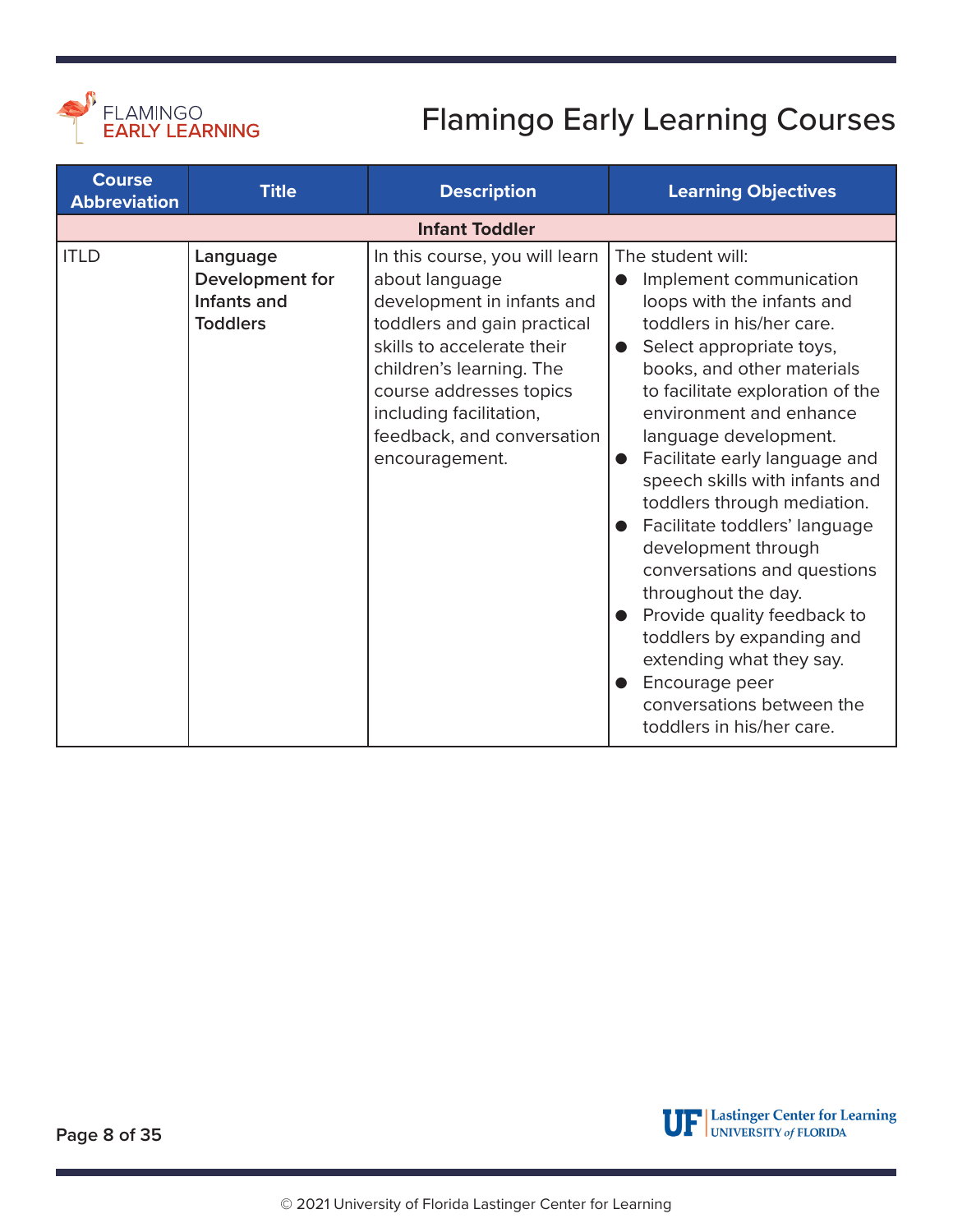<span id="page-8-0"></span>

| <b>Course</b><br><b>Abbreviation</b> | <b>Title</b>                                                                                                                                                        | <b>Description</b>                                                                                                                                                                                                                                                                                                                                                                                                                                                                                                                       | <b>Learning Objectives</b>                                                                                                                                                                                                                                                                                                                                                                                                                                            |
|--------------------------------------|---------------------------------------------------------------------------------------------------------------------------------------------------------------------|------------------------------------------------------------------------------------------------------------------------------------------------------------------------------------------------------------------------------------------------------------------------------------------------------------------------------------------------------------------------------------------------------------------------------------------------------------------------------------------------------------------------------------------|-----------------------------------------------------------------------------------------------------------------------------------------------------------------------------------------------------------------------------------------------------------------------------------------------------------------------------------------------------------------------------------------------------------------------------------------------------------------------|
|                                      |                                                                                                                                                                     | <b>Infant Toddler</b>                                                                                                                                                                                                                                                                                                                                                                                                                                                                                                                    |                                                                                                                                                                                                                                                                                                                                                                                                                                                                       |
| <b>ITHSN</b><br><b>ITHSN-S</b>       | Health, Safety,<br>and Nutrition<br>for Infants and<br><b>Toddlers</b><br>Salud,<br><b>Seguridad y</b><br>Nutrición para<br><b>Bebés y Niños</b><br><b>Pequeños</b> | Providing a safe and healthy<br>environment for very young<br>children is extremely important.<br>This course will specifically<br>address how health, safety, and<br>nutrition are interrelated and how<br>caregivers influence children's<br>early attitudes and health<br>practices. The focus will be to<br>address the needs of young<br>children from birth to three years<br>of age. This course will offer six<br>main strategies that you can<br>implement immediately with the<br>children and families with whom<br>you work. | The student will:<br>Understand regulations for a<br>safe and secure environment<br>Recognize and report abuse<br>$\bullet$<br>and neglect<br>Design safe environments<br>$\bullet$<br>Support healthy bodies and<br>$\bullet$<br>minds in safe environments<br>Understand the effects of<br>$\bullet$<br>good nutrition and physical<br>activity<br>Recognize special topics in<br>$\bullet$<br>infant/toddler care: SIDS,<br>Shaken Baby Syndrome, and<br>Swaddling |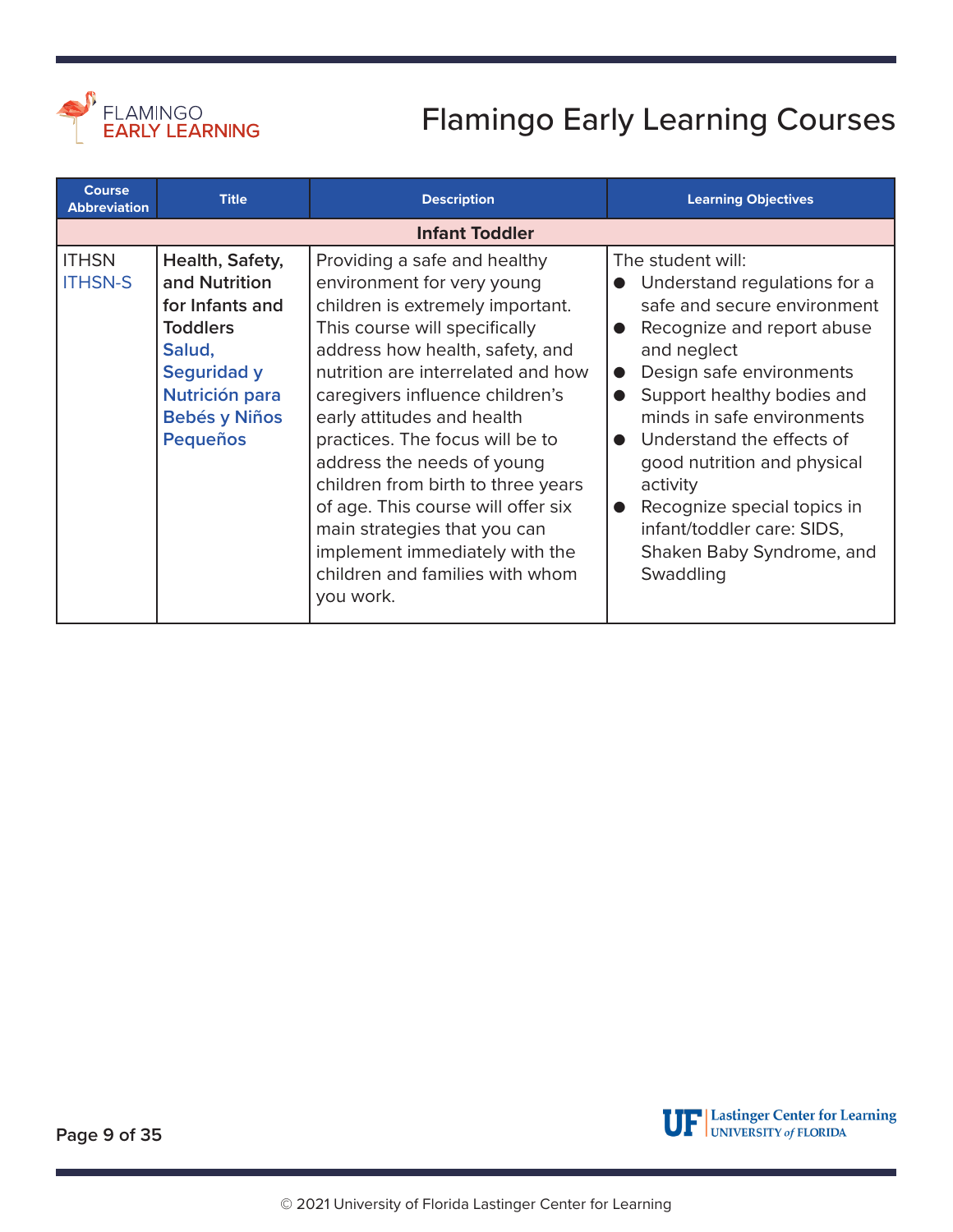<span id="page-9-0"></span>

| <b>Course</b><br><b>Abbreviation</b> | <b>Title</b>                                                                   | <b>Description</b>                                                                                                                                                                                                                                                                                                                                                                                                                                                                                                                                                                                                                                                                                                                                                                                                                                                                                                                                                                                                                          | <b>Learning Objectives</b>                                                                                                                                                                                                                                                                                                                                                                                                                                                                     |
|--------------------------------------|--------------------------------------------------------------------------------|---------------------------------------------------------------------------------------------------------------------------------------------------------------------------------------------------------------------------------------------------------------------------------------------------------------------------------------------------------------------------------------------------------------------------------------------------------------------------------------------------------------------------------------------------------------------------------------------------------------------------------------------------------------------------------------------------------------------------------------------------------------------------------------------------------------------------------------------------------------------------------------------------------------------------------------------------------------------------------------------------------------------------------------------|------------------------------------------------------------------------------------------------------------------------------------------------------------------------------------------------------------------------------------------------------------------------------------------------------------------------------------------------------------------------------------------------------------------------------------------------------------------------------------------------|
|                                      |                                                                                | <b>Infant Toddler</b>                                                                                                                                                                                                                                                                                                                                                                                                                                                                                                                                                                                                                                                                                                                                                                                                                                                                                                                                                                                                                       |                                                                                                                                                                                                                                                                                                                                                                                                                                                                                                |
| <b>SEIIT</b>                         | <b>Supporting Early</b><br>Intervention with<br>Infants and<br><b>Toddlers</b> | Early intervention services<br>are designed to help<br>children birth to<br>36-months-old, with<br>developmental delays or<br>disabilities, acquire<br>fundamental and new skills<br>that usually develop during<br>the first three years of life.<br>Early intervention focuses<br>on the child and the family.<br>It recognizes that the family<br>may need support in<br>understanding and<br>enhancing their child's<br>development and that they<br>may also have concerns<br>related to everyday<br>experiences and daily<br>routines or events. Research<br>has shown that children who<br>receive early intervention<br>services have improved<br>social and intellectual skills,<br>are more independent, and<br>have families who feel<br>better able to meet their<br>needs. This course will<br>review the research and<br>provide you with ways to<br>support young children with<br>developmental delays or<br>disabilities and to combine<br>support for families with<br>individualized and early<br>intervention services. | The student will:<br>Identify the importance of<br>collaborating with families and<br>service providers,<br>Discuss how to create a<br>$\bullet$<br>responsive environment,<br>Discuss how to foster social<br>$\bullet$<br>development and<br>interactions,<br>Identify the most effective<br>$\bullet$<br>ways to support<br>communication,<br>Discuss how to facilitate the<br>$\bullet$<br>development of life skills, and<br>Discuss how play supports<br>$\bullet$<br>brain development. |

**Page 10 of 35**



UP Lastinger Center for Learning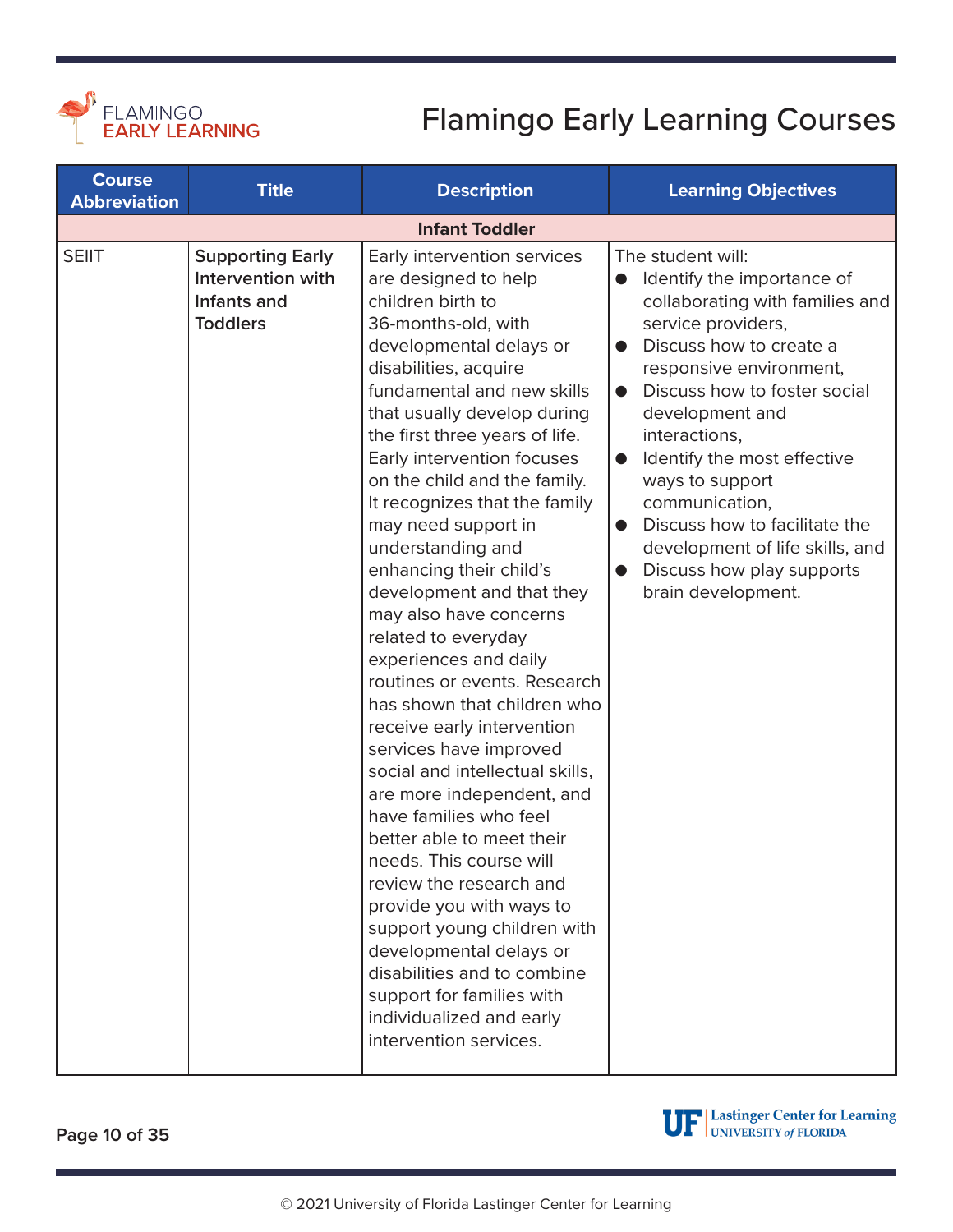<span id="page-10-0"></span>

| <b>Course</b><br><b>Abbreviation</b>                            | <b>Title</b>                                                                                                                                                                                     | <b>Description</b>                                                                                                                                                                                                                                                                                                                                                                         | <b>Learning Objectives</b>                                                                                                                                                                                                                                                                                                                                                                                                                 |
|-----------------------------------------------------------------|--------------------------------------------------------------------------------------------------------------------------------------------------------------------------------------------------|--------------------------------------------------------------------------------------------------------------------------------------------------------------------------------------------------------------------------------------------------------------------------------------------------------------------------------------------------------------------------------------------|--------------------------------------------------------------------------------------------------------------------------------------------------------------------------------------------------------------------------------------------------------------------------------------------------------------------------------------------------------------------------------------------------------------------------------------------|
|                                                                 |                                                                                                                                                                                                  | <b>Infant Toddler</b>                                                                                                                                                                                                                                                                                                                                                                      |                                                                                                                                                                                                                                                                                                                                                                                                                                            |
| <b>ITTIC</b><br><b>ITTIC-S</b><br><b>Available Fall</b><br>2021 | Understanding<br><b>Trauma-Informed</b><br><b>Care with Infants</b><br>and Toddlers<br><b>Comprender el</b><br><b>Cuidado</b><br>Informado por el<br><b>Trauma con Bebés</b><br>y Niños Pequeños | Learn to identify, educate,<br>and care for infants and<br>toddlers who have<br>experienced trauma and<br>abuse. The course provides<br>information on identifying<br>and reporting abuse and<br>understanding the<br>short- and long-term impacts<br>of adverse childhood<br>experiences. In addition, you<br>will learn prevention<br>strategies and trauma<br>informed care techniques. | The student will:<br>Learn to identify and report<br>$\bullet$<br>abuse of infants and toddlers<br>Understand the impact of<br>$\bullet$<br>adverse childhood<br>experiences on child learning<br>and development<br>Apply trauma care techniques<br>$\bullet$<br>and abuse prevention<br>strategies                                                                                                                                       |
| <b>ITLE</b><br><b>ITLE-S</b>                                    | <b>Designing Infant</b><br>and Toddler<br>Learning<br><b>Environments</b><br><b>Diseñando</b><br><b>Entornos de</b><br>Aprendizaje para<br><b>Bebés y Niños</b><br><b>Pequeños</b>               | In this course, you'll learn<br>how to provide a warm,<br>safe, and engaging learning<br>environment for the infants<br>and toddlers in your care.<br>In addition, you'll develop<br>a deeper understanding<br>of how children learn, and<br>what you can do to support<br>their learning.                                                                                                 | The student will:<br>Create and maintain<br>partnerships with families.<br>Provide a secure base: active<br>$\bullet$<br>and responsive caregiving.<br>Use rituals, routines, and<br>$\bullet$<br>schedules to support learning.<br>Create spaces for infant and<br>$\bullet$<br>toddler success.<br>Provide a learning<br>$\bullet$<br>environment for language<br>and literacy.<br>Develop an individualized and<br>emergent curriculum. |

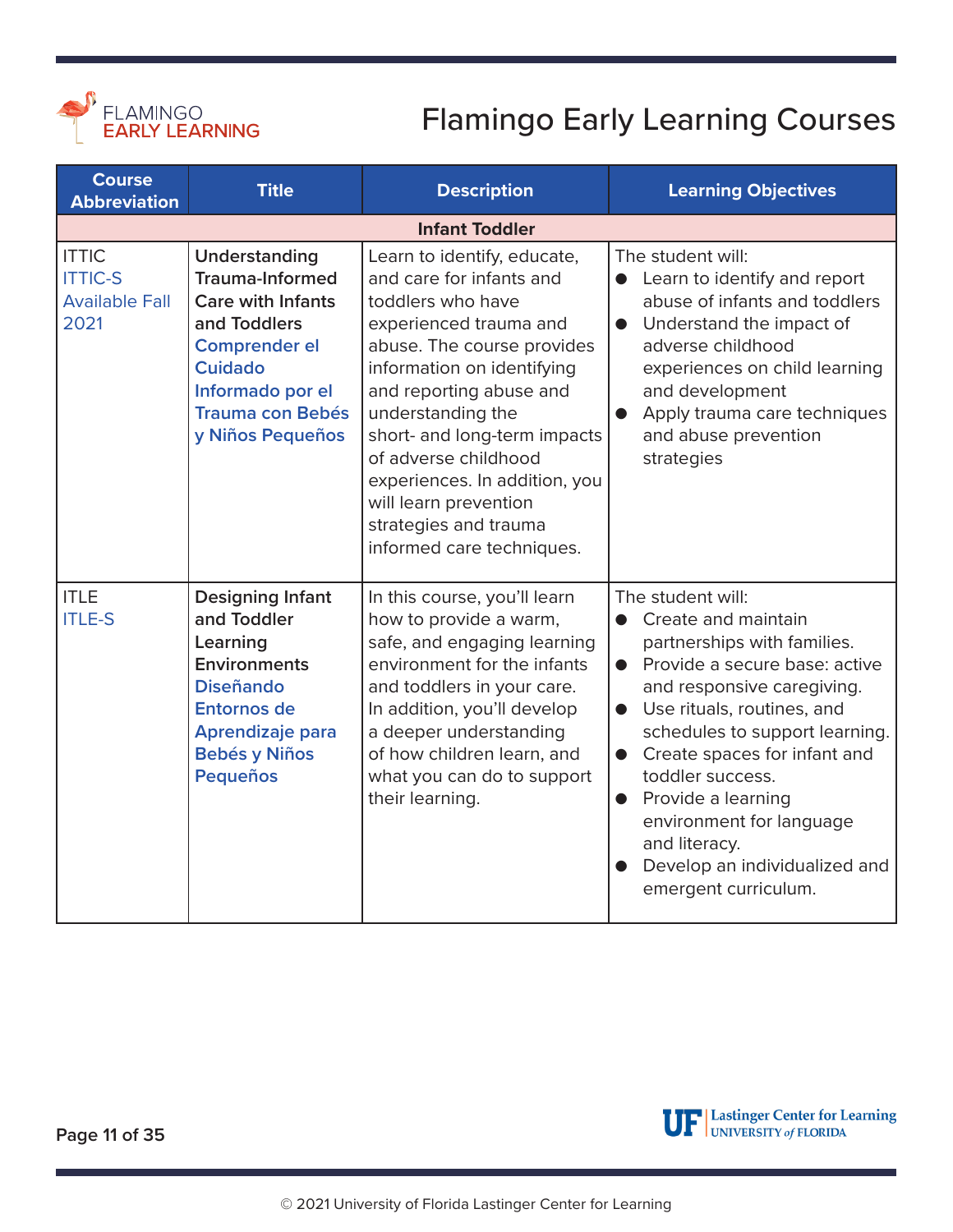<span id="page-11-0"></span>

| <b>Course</b><br><b>Abbreviation</b> | <b>Title</b>                                                                                                          | <b>Description</b>                                                                                                                                                                                                                                                                                                                                                                                                                                                                                                                                                                                                                                                                                                                                              | <b>Learning Objectives</b>                                                                                                                                                                                                                                                                                                                                                                                                                                                                                                                                                                                                                                                                                                                                                                                                                                                                                                                                                                                                                                                                                                                                                                                 |
|--------------------------------------|-----------------------------------------------------------------------------------------------------------------------|-----------------------------------------------------------------------------------------------------------------------------------------------------------------------------------------------------------------------------------------------------------------------------------------------------------------------------------------------------------------------------------------------------------------------------------------------------------------------------------------------------------------------------------------------------------------------------------------------------------------------------------------------------------------------------------------------------------------------------------------------------------------|------------------------------------------------------------------------------------------------------------------------------------------------------------------------------------------------------------------------------------------------------------------------------------------------------------------------------------------------------------------------------------------------------------------------------------------------------------------------------------------------------------------------------------------------------------------------------------------------------------------------------------------------------------------------------------------------------------------------------------------------------------------------------------------------------------------------------------------------------------------------------------------------------------------------------------------------------------------------------------------------------------------------------------------------------------------------------------------------------------------------------------------------------------------------------------------------------------|
|                                      |                                                                                                                       | <b>Infant Toddler</b>                                                                                                                                                                                                                                                                                                                                                                                                                                                                                                                                                                                                                                                                                                                                           |                                                                                                                                                                                                                                                                                                                                                                                                                                                                                                                                                                                                                                                                                                                                                                                                                                                                                                                                                                                                                                                                                                                                                                                                            |
| <b>IECMH1</b>                        | <b>Infant and Early</b><br>Childhood<br><b>Mental Health</b><br>Course 1:<br><b>Theoretical</b><br><b>Foundations</b> | This course serves<br>individuals who are<br>exploring options for<br>endorsement in infant and<br>early childhood mental<br>health, professionals who<br>are currently practicing early<br>mental health consultation,<br>as well as early learning<br>practitioners looking to<br>deepen their understanding<br>of how to support social<br>emotional well-being in<br>young children and their<br>families.<br>In this course you will learn<br>the theoretical foundations<br>that are essential for<br>successful endorsement as<br>an infant and early<br>childhood mental health<br>professional. This course<br>also provides<br>research-based information<br>and strategies to support<br>the promotion of early<br>mental health across<br>settings. | The student will:<br>Investigate ways to support<br>$\bullet$<br>parents' capacity to care for<br>themselves and their baby during<br>and after pregnancy, and take steps<br>to plan for a consultation meeting.<br>Explore strategies for helping<br>$\bullet$<br>parents strengthen the relationship<br>with their child through responsive<br>caregiving, and help parents build<br>their skills to access help.<br>Discuss the importance of<br>$\bullet$<br>culturally-responsive practice and<br>remaining culturally-attuned with<br>families and children. Reflect on the<br>role implicit biases play and learn<br>how to take an equity stance in<br>your work.<br>Investigate how negative<br>experiences, such as trauma and<br>other adverse experiences, affect<br>the mental health of both children<br>and adults.<br>Examine how to use behavioral<br>observation to help determine why<br>a child is behaving in a challenging<br>way and explore ways to support<br>the adults in the child's life through<br>positive behavior guidance.<br>Explore clinical early childhood<br>disorders to build your knowledge<br>base and discuss reflective practice<br>and self-care strategies. |

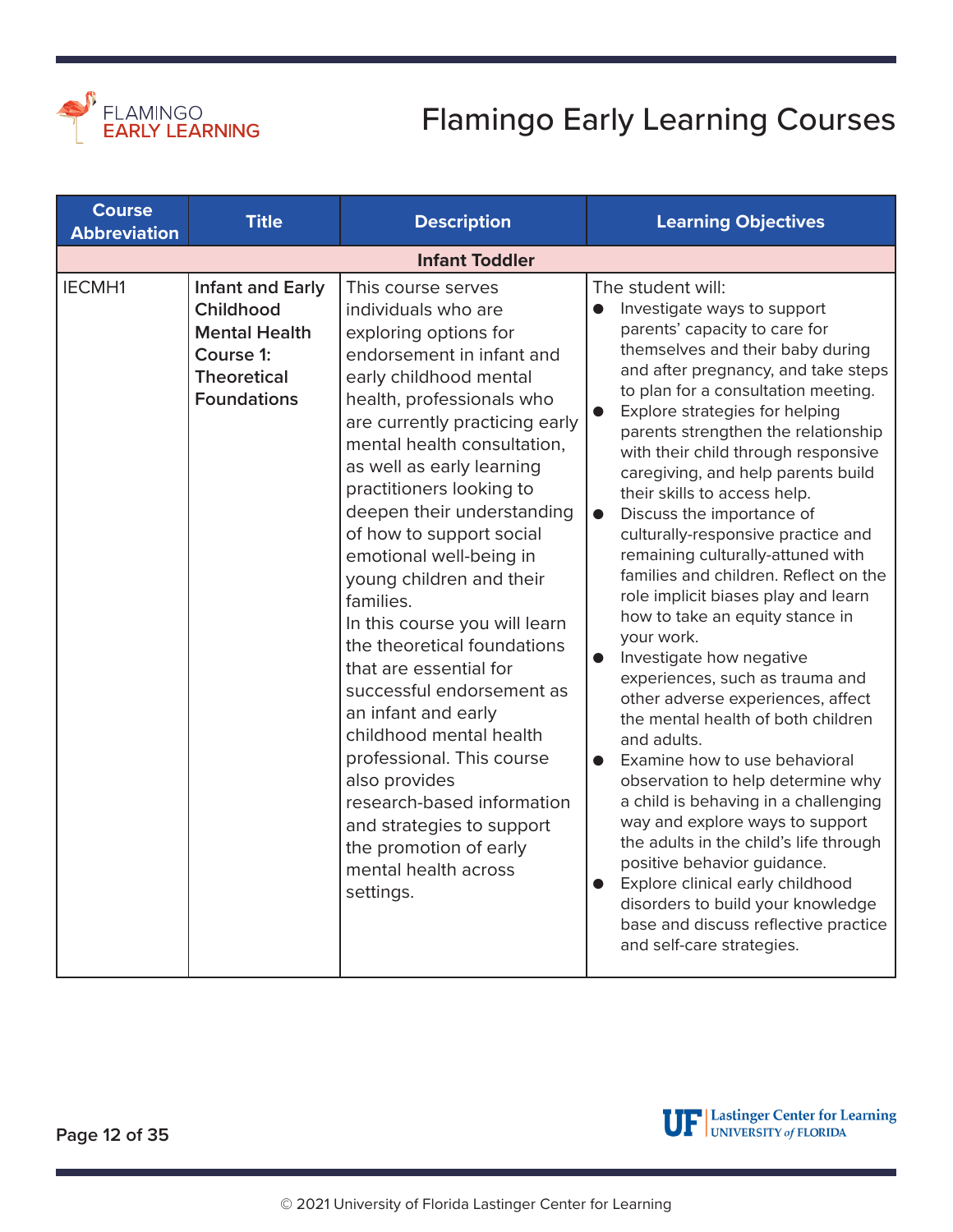<span id="page-12-0"></span>

| <b>Course</b><br><b>Abbreviation</b> | <b>Title</b>                                                                                                     | <b>Description</b>                                                                                                                                                                                                                                                                                                                                                                                                                                                                                                                                                                                                                                                                                                                                                                        | <b>Learning Objectives</b>                                                                                                                                                                                                                                                                                                                                                                                                                                                                                                                                                                                                                                                                                           |
|--------------------------------------|------------------------------------------------------------------------------------------------------------------|-------------------------------------------------------------------------------------------------------------------------------------------------------------------------------------------------------------------------------------------------------------------------------------------------------------------------------------------------------------------------------------------------------------------------------------------------------------------------------------------------------------------------------------------------------------------------------------------------------------------------------------------------------------------------------------------------------------------------------------------------------------------------------------------|----------------------------------------------------------------------------------------------------------------------------------------------------------------------------------------------------------------------------------------------------------------------------------------------------------------------------------------------------------------------------------------------------------------------------------------------------------------------------------------------------------------------------------------------------------------------------------------------------------------------------------------------------------------------------------------------------------------------|
|                                      |                                                                                                                  | <b>Infant Toddler</b>                                                                                                                                                                                                                                                                                                                                                                                                                                                                                                                                                                                                                                                                                                                                                                     |                                                                                                                                                                                                                                                                                                                                                                                                                                                                                                                                                                                                                                                                                                                      |
| IECMH <sub>2</sub>                   | <b>Infant and Early</b><br>Childhood<br><b>Mental Health</b><br><b>Course 2: Direct</b><br><b>Service Skills</b> | This is the second of a<br>two-course series that<br>serves individuals who are<br>exploring options for<br>endorsement in infant and<br>early childhood mental<br>health, professionals who<br>are currently practicing early<br>mental health consultation,<br>as well as early learning<br>practitioners looking to<br>deepen their understanding<br>of how to support social<br>emotional well-being in<br>young children and their<br>families.<br>In this course you will learn<br>about direct service skills as<br>they apply to infant and<br>early childhood mental<br>health practice. In addition,<br>early childhood<br>professionals will explore<br>research-based information<br>and strategies to support<br>the promotion of early<br>mental health across<br>settings. | The student will:<br>Describe and apply the central<br>elements of building<br>partnerships with families and<br>caregivers.<br>Use observations to gather<br>$\bullet$<br>anecdotal records.<br>Identify the benefits of<br>$\bullet$<br>social-emotional screening and<br>assessments in early childhood.<br>Advocate for families to access<br>services and support them in<br>advocating for themselves.<br>Promote healthy social and<br>emotional development in young<br>children by supporting their<br>families and caregivers.<br>Guide early care and education<br>$\bullet$<br>environments in implementing<br>trauma-informed care and<br>support families in building their<br>own protective factors. |



UP Lastinger Center for Learning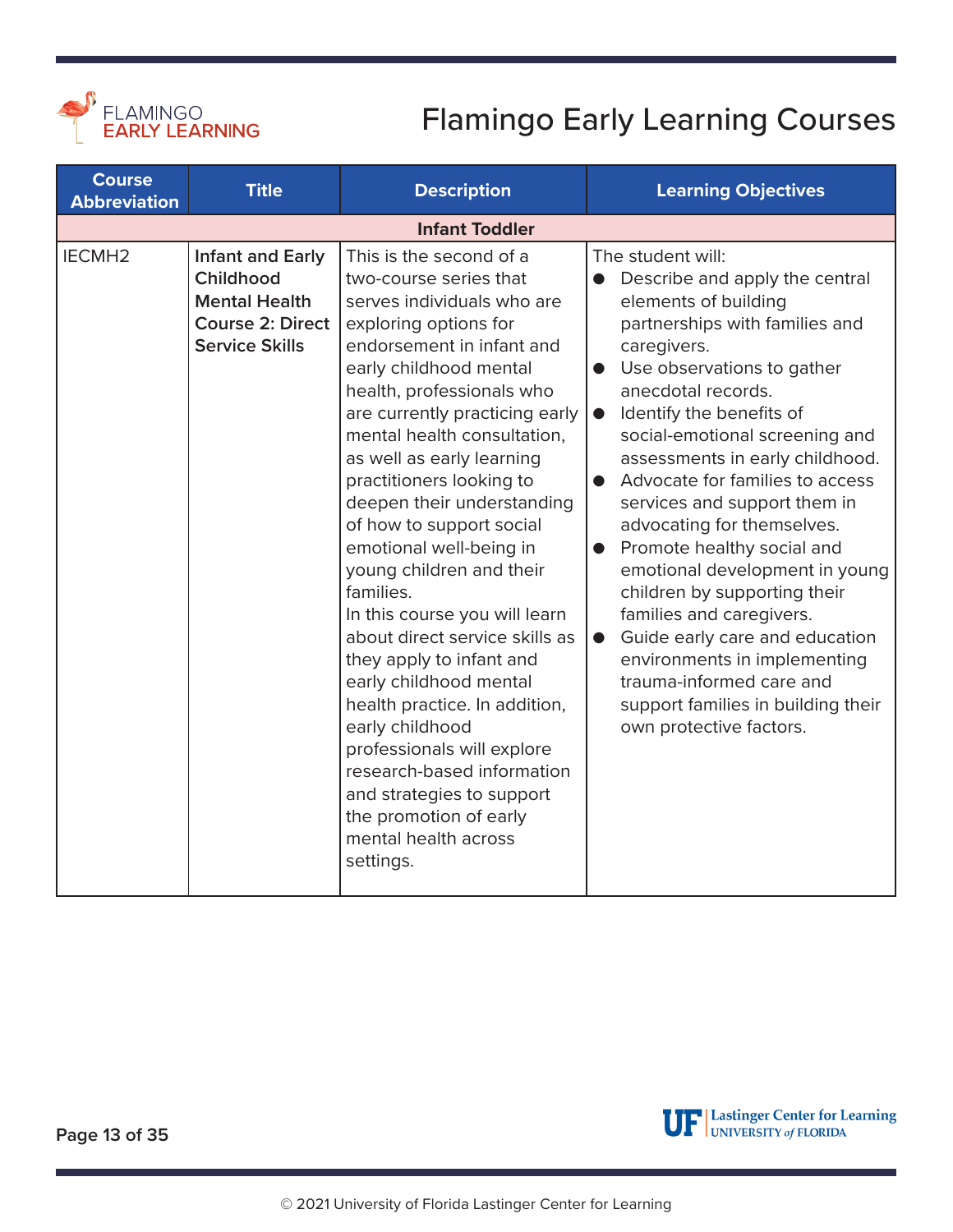<span id="page-13-0"></span>

| <b>Course</b><br><b>Abbreviation</b>                    | <b>Title</b>                                                                                                                             | <b>Description</b>                                                                                                                                                                                                                                                                                                                                                                                                                   | <b>Learning Objectives</b>                                                                                                                                                                                                                                                                                                                                                                                                                                                                                                                                                                                                                                                                                                                                                               |
|---------------------------------------------------------|------------------------------------------------------------------------------------------------------------------------------------------|--------------------------------------------------------------------------------------------------------------------------------------------------------------------------------------------------------------------------------------------------------------------------------------------------------------------------------------------------------------------------------------------------------------------------------------|------------------------------------------------------------------------------------------------------------------------------------------------------------------------------------------------------------------------------------------------------------------------------------------------------------------------------------------------------------------------------------------------------------------------------------------------------------------------------------------------------------------------------------------------------------------------------------------------------------------------------------------------------------------------------------------------------------------------------------------------------------------------------------------|
|                                                         |                                                                                                                                          | <b>Infant Toddler</b>                                                                                                                                                                                                                                                                                                                                                                                                                |                                                                                                                                                                                                                                                                                                                                                                                                                                                                                                                                                                                                                                                                                                                                                                                          |
| <b>PECE</b><br>PECE-S:<br>Available<br><b>Fall 2021</b> | Professionalism<br>in Early<br>Childhood<br><b>Education</b><br>Profesionalismo<br>en la Educación<br><b>Infantil</b><br><b>Temprana</b> | In this course, you'll gain an<br>understanding of professionalism<br>as it relates to the field of early<br>childhood education - what it<br>means, why it's important, and<br>how to achieve it. You've chosen<br>a profession that has a<br>tremendous impact on the lives<br>of young, vulnerable children. We<br>must be educated, familiar with<br>research, aware of new evidence,<br>and eager to embrace best<br>practices. | The student will:<br>Plan and implement a<br>$\bullet$<br>"learning through discovery<br>and play" lesson for the<br>children in your program.<br>Learn and practice the steps<br>$\bullet$<br>for choosing a quality<br>curriculum for your program.<br>Reflect on their career goals<br>$\bullet$<br>and create their own<br>professional development<br>plan.<br>Recognize ethical<br>responsibilities and dilemmas<br>and commit to the ethical<br>standards of the profession.<br>Become an advocate for the<br>early learning profession and<br>plan for advocacy success.<br>Understand developmentally<br>appropriate practice (DAP)<br>and team up with colleagues<br>to create an intentional plan<br>to share information and<br>research-based strategies to<br>support DAP. |



**Page 14 of 35**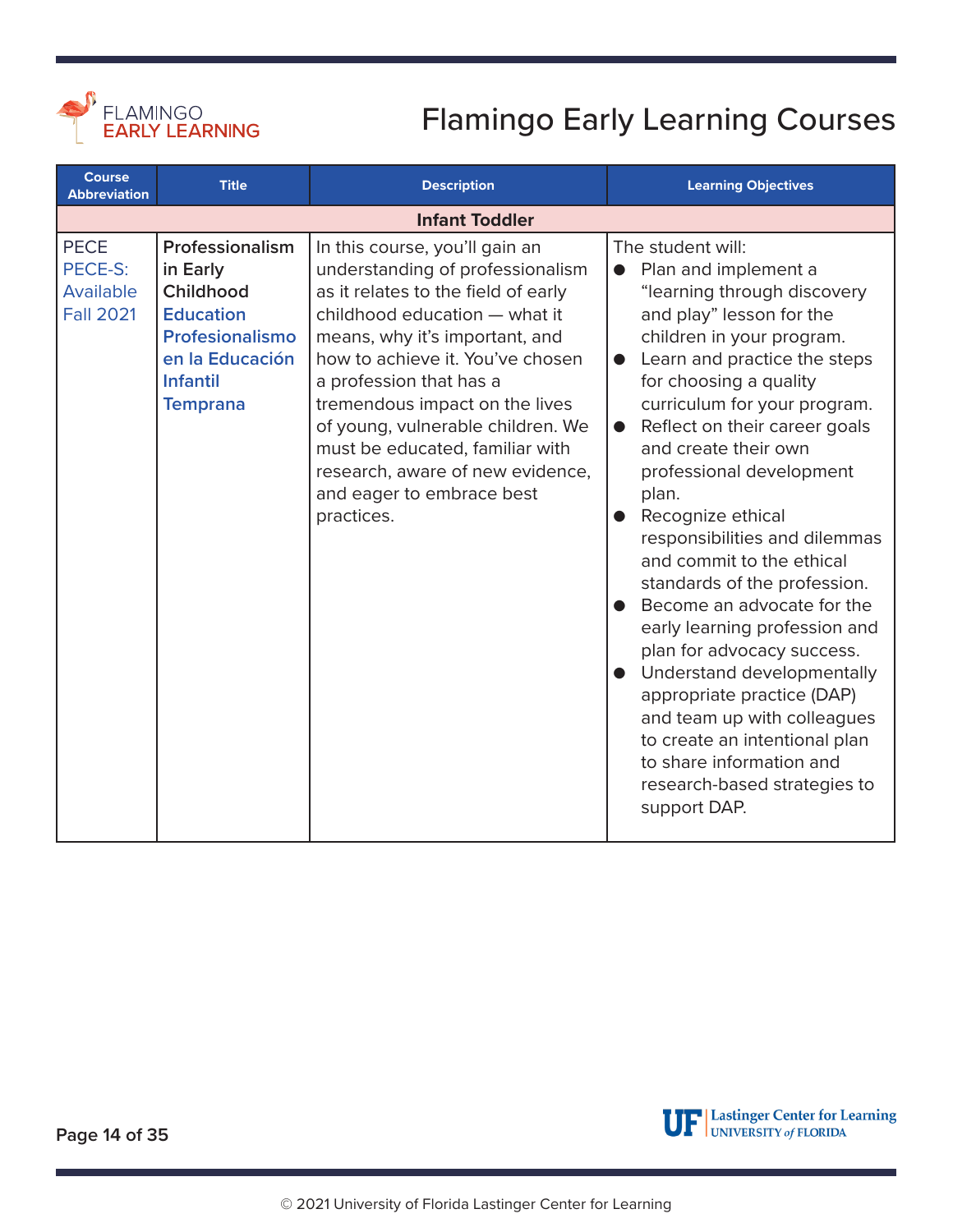<span id="page-14-0"></span>

| <b>Course</b><br><b>Abbreviation</b>                             | <b>Title</b>                                                                                                                                                                                             | <b>Description</b>                                                                                                                                                                                                                                                                                                                                                                                                                                                                                                                                                                                                                                                                                                                                                                                   | <b>Learning Objectives</b>                                                                                                                                                                                                                                                                                                                                                                                                                                                                                                                                                                                                                                                                                                                                                                                                                                                                                                                                                                                                                                                                                                                                                                                                                                                                                                                                                                                                                                                                                                                              |
|------------------------------------------------------------------|----------------------------------------------------------------------------------------------------------------------------------------------------------------------------------------------------------|------------------------------------------------------------------------------------------------------------------------------------------------------------------------------------------------------------------------------------------------------------------------------------------------------------------------------------------------------------------------------------------------------------------------------------------------------------------------------------------------------------------------------------------------------------------------------------------------------------------------------------------------------------------------------------------------------------------------------------------------------------------------------------------------------|---------------------------------------------------------------------------------------------------------------------------------------------------------------------------------------------------------------------------------------------------------------------------------------------------------------------------------------------------------------------------------------------------------------------------------------------------------------------------------------------------------------------------------------------------------------------------------------------------------------------------------------------------------------------------------------------------------------------------------------------------------------------------------------------------------------------------------------------------------------------------------------------------------------------------------------------------------------------------------------------------------------------------------------------------------------------------------------------------------------------------------------------------------------------------------------------------------------------------------------------------------------------------------------------------------------------------------------------------------------------------------------------------------------------------------------------------------------------------------------------------------------------------------------------------------|
|                                                                  |                                                                                                                                                                                                          | <b>Infant Toddler</b>                                                                                                                                                                                                                                                                                                                                                                                                                                                                                                                                                                                                                                                                                                                                                                                |                                                                                                                                                                                                                                                                                                                                                                                                                                                                                                                                                                                                                                                                                                                                                                                                                                                                                                                                                                                                                                                                                                                                                                                                                                                                                                                                                                                                                                                                                                                                                         |
| <b>EOECE</b><br><b>EOECE-S:</b><br>Available<br><b>Fall 2021</b> | <b>Effective</b><br>Operations in<br><b>Early Childhood</b><br><b>Education</b><br><b>Operaciones</b><br><b>Eficaces para</b><br>Programas de<br><b>Cuidado y</b><br><b>Educación</b><br><b>Temprana</b> | As a leader, it is essential<br>to have access to<br>resources that support<br>your professional goals<br>for achieving effective<br>operations. It doesn't<br>matter what type of early<br>learning program you<br>work in or operate: a<br>child-care facility,<br>preschool, family child<br>care home, faith-based,<br>or publicly funded<br>program. It is<br>essential that you strive<br>to create a professional<br>atmosphere within your<br>setting. The environment<br>you create impacts<br>teacher-child<br>interactions, how<br>engaged the families will<br>be, and how the overall<br>program operates. This<br>course will help guide<br>you in your mission to<br>create a successful,<br>high-quality program to<br>support fellow<br>educators, children, and<br>their families. | The student will:<br>Identify him/herself as an early childhood<br>$\bullet$<br>professional and understand the importance<br>of collaboration and how to create a team<br>approach to working with children. (The<br>concept of reflective practices will be<br>explored and used throughout the course.)<br>Create a positive work environment and<br>$\bullet$<br>discuss ideas such as employee benefits,<br>staffing patterns, and finding and retaining<br>quality teachers and caregivers.<br>Examine how the assessment cycle applies<br>$\bullet$<br>to teachers working with young children and<br>leaders working with teachers and caregivers<br>in their program.<br>Understand the connection between<br>$\bullet$<br>teacher-child interactions, child assessments,<br>and professional development opportunities.<br>Learn about financial planning through the<br>$\bullet$<br>understanding of budgeting basics by<br>considering quality standards, marketing<br>strategies, creating a business plan, and<br>exploring innovative ways to work with other<br>programs.<br>Connect with, and effectively engage, the<br>$\bullet$<br>families in the program.<br>Recognize the importance of partnering with<br>$\bullet$<br>families through home visits and the need<br>to create an environment where they feel<br>respected, included, and free to share their<br>ideas.<br>Learn to organize and establish systems to<br>manage the many program policies and<br>regulations related to operating an early<br>learning program. |

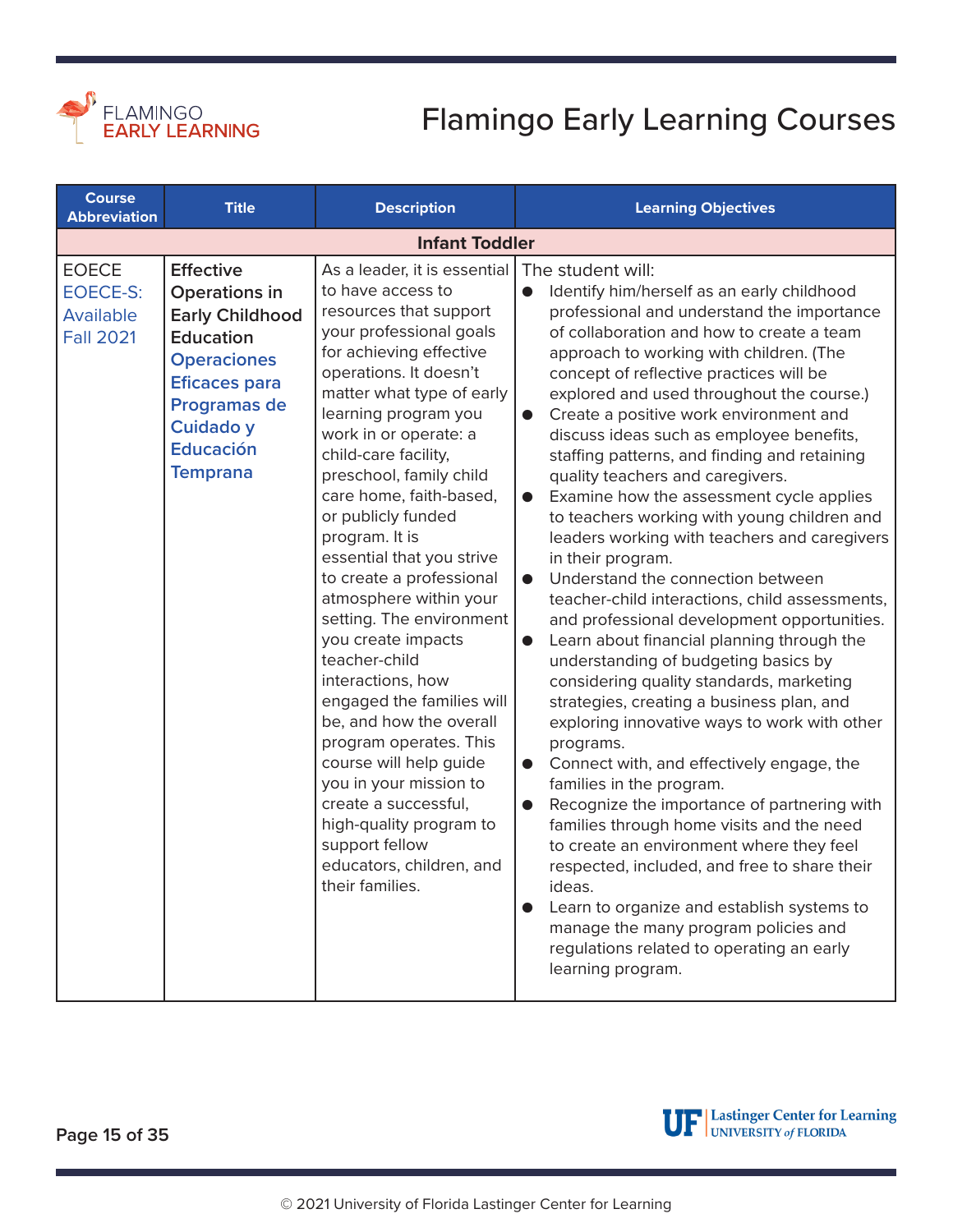<span id="page-15-0"></span>

| <b>Course</b><br><b>Abbreviation</b> | <b>Title</b>                                                                                                                                                            | <b>Description</b>                                                                                                                                                                                                                                                                                                                    | <b>Learning Objectives</b>                                                                                                                                                                                                                                                                                                                                                           |  |  |
|--------------------------------------|-------------------------------------------------------------------------------------------------------------------------------------------------------------------------|---------------------------------------------------------------------------------------------------------------------------------------------------------------------------------------------------------------------------------------------------------------------------------------------------------------------------------------|--------------------------------------------------------------------------------------------------------------------------------------------------------------------------------------------------------------------------------------------------------------------------------------------------------------------------------------------------------------------------------------|--|--|
|                                      | <b>Preschool</b>                                                                                                                                                        |                                                                                                                                                                                                                                                                                                                                       |                                                                                                                                                                                                                                                                                                                                                                                      |  |  |
| <b>PGD</b><br><b>PGD-S</b>           | Preschool<br><b>Growth and</b><br>Development:<br>Maximizing<br>Learning<br><b>Experiences</b><br>Desarrollo y<br>Crecimiento de<br><b>Niños</b><br><b>Preescolares</b> | Children develop strong<br>language skills when they<br>are surrounded by rich<br>conversations and<br>vocabulary. In this course,<br>you'll explore language<br>development in young<br>children and learn<br>evidence-based strategies<br>for helping children develop<br>language skills and extend<br>their vocabulary knowledge. | The student will:<br>Use open-ended questions.<br>Extend child responses.<br>$\bullet$<br>Use advanced language<br>$\bullet$<br>(vocabulary development).<br>Prompt thought processes.<br>$\bullet$<br>Use self- and parallel talk.<br>$\bullet$<br>Encourage peer conversations.<br>$\bullet$<br>Support children with special<br>$\bullet$<br>needs and dual language<br>learners. |  |  |
| <b>PLD</b><br><b>PLD-S</b>           | Preschool<br>Language<br>Development<br><b>Desarrollo del</b><br>Lenguaje en<br><b>Niños</b><br><b>Preescolares</b>                                                     | Children develop strong<br>language skills when they<br>are surrounded by rich<br>conversations and<br>vocabulary. In this course,<br>you'll explore language<br>development in young<br>children and learn<br>evidence-based strategies<br>for helping children develop<br>language skills and extend<br>their vocabulary knowledge. | The student will:<br>Use open-ended questions.<br>Extend child responses.<br>$\bullet$<br>Use advanced language<br>$\bullet$<br>(vocabulary development).<br>Prompt thought processes.<br>$\bullet$<br>Use self- and parallel talk.<br>$\bullet$<br>Encourage peer conversations.<br>$\bullet$<br>Support children with special<br>$\bullet$<br>needs and dual language<br>learners. |  |  |
| <b>PLE</b>                           | Preschool<br>Learning<br><b>Environments</b>                                                                                                                            | In this course, you'll learn<br>six specific evidence-based<br>strategies to help you<br>design a high-quality<br>learning environment in your<br>center or family child care<br>home.                                                                                                                                                | The student will:<br>Arrange classroom space to<br>increase children's learning.<br>Create learning centers.<br>Select and store learning<br>$\bullet$<br>materials.<br>Establish schedules and<br>routines.<br>Plan for transitions.<br>Create caring and safe<br>$\bullet$<br>environments for children.                                                                           |  |  |

**Page 16 of 35**

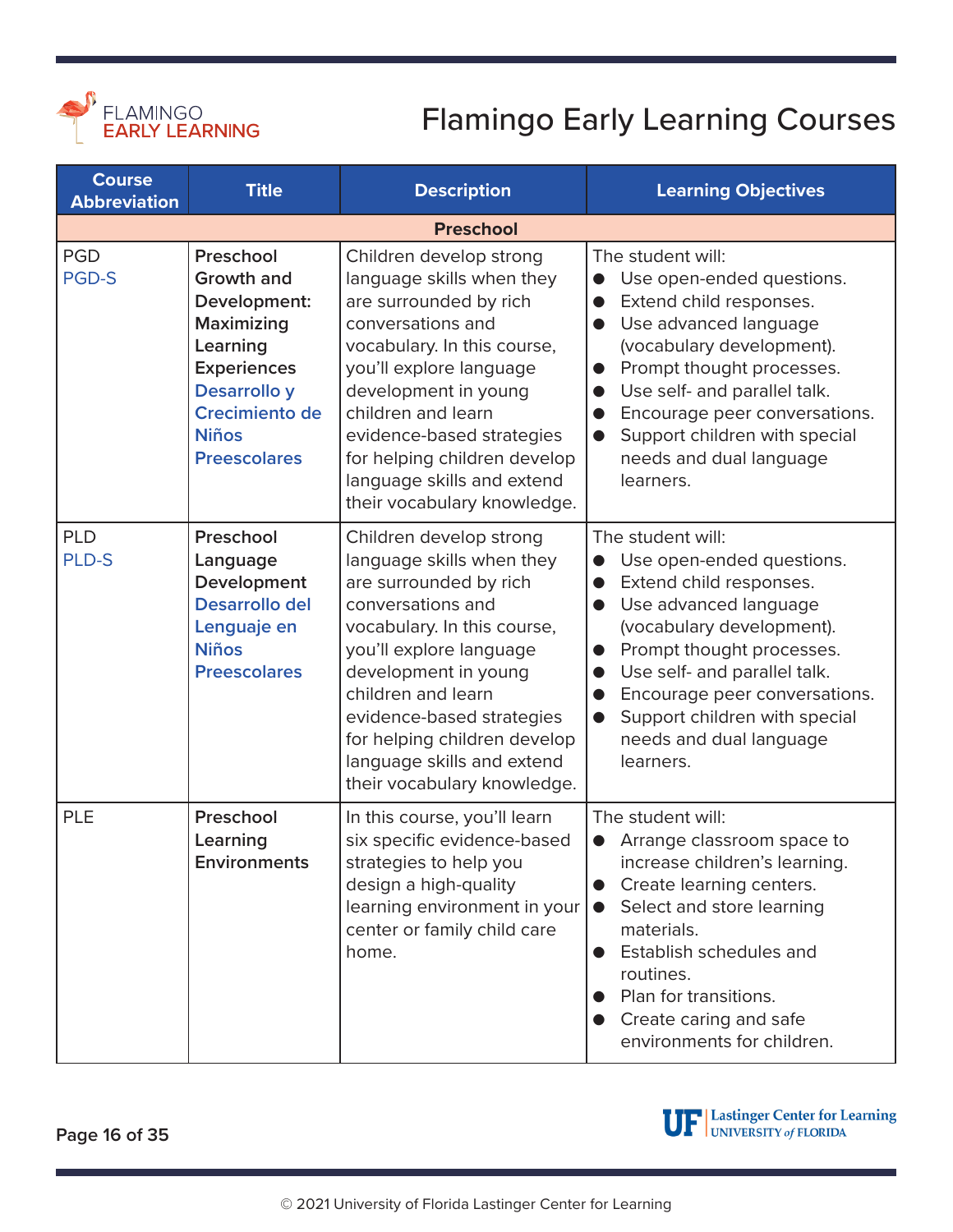<span id="page-16-0"></span>

| <b>Course</b><br><b>Abbreviation</b> | <b>Title</b>                                                                                                                                                                                                                                         | <b>Description</b>                                                                                                                                                                                                                                                                                                                                                                                                               | <b>Learning Objectives</b>                                                                                                                                                                                                                                                                                                                                                                                                                                                                                                                                                                                                                                                                                                                                                          |
|--------------------------------------|------------------------------------------------------------------------------------------------------------------------------------------------------------------------------------------------------------------------------------------------------|----------------------------------------------------------------------------------------------------------------------------------------------------------------------------------------------------------------------------------------------------------------------------------------------------------------------------------------------------------------------------------------------------------------------------------|-------------------------------------------------------------------------------------------------------------------------------------------------------------------------------------------------------------------------------------------------------------------------------------------------------------------------------------------------------------------------------------------------------------------------------------------------------------------------------------------------------------------------------------------------------------------------------------------------------------------------------------------------------------------------------------------------------------------------------------------------------------------------------------|
|                                      |                                                                                                                                                                                                                                                      | <b>Preschool</b>                                                                                                                                                                                                                                                                                                                                                                                                                 |                                                                                                                                                                                                                                                                                                                                                                                                                                                                                                                                                                                                                                                                                                                                                                                     |
| <b>PKO</b><br><b>PKO-S</b>           | <b>Using</b><br>Observation<br>to Inform<br>Individualized<br>Instruction in<br>Preschool<br><b>Utilizando</b><br><b>Observaciones</b><br>para Informar<br>el Cuidado y<br>la Enseñanza<br><b>Individualizada</b><br>de Niños<br><b>Preescolares</b> | In this course, you'll explore<br>how to effectively weave<br>observation and assessment<br>into your daily teaching<br>practices in ways that best<br>meet the needs of children.                                                                                                                                                                                                                                               | The student will:<br>Plan a screening process<br>$\bullet$<br>Write objective and accurate<br>$\bullet$<br>anecdotal records<br>Develop specific learning<br>$\bullet$<br>objectives based on children's<br>strengths and needs<br>Design classroom projects based<br>on children's interests and learning<br>needs<br>Understand the effects of home<br>culture<br>Engage children with special needs                                                                                                                                                                                                                                                                                                                                                                              |
| DLL1                                 | Understanding<br>and<br>Promoting the<br>Development<br>and Learning of<br><b>Young Dual</b><br>Language<br>Learners (DLL 1)                                                                                                                         | In this course, you'll learn<br>about the major stages of<br>learning the English<br>language and use that<br>information to help your<br>children make the necessary<br>adjustments needed when<br>learning more than one<br>language. In each cycle of<br>this course, we will explore<br>specific evidence-based<br>strategies to help you<br>engage dual language<br>learners in your centers or<br>family child care homes. | The student will:<br>Identify the major stages of second<br>language acquisition for preschool<br>children who are learning English<br>Know and understand how children<br>$\bullet$<br>can learn more than one language<br>during the early childhood years<br>and how this positively influences<br>brain development<br>Understand the importance of<br>$\bullet$<br>supporting the home language of<br>dual language learners and learn<br>classroom strategies to support<br>home language maintenance<br>Demonstrate knowledge of<br>$\bullet$<br>specific instructional strategies that<br>will help dual language learners<br>acquire English language skills<br>Learn interactive storybook reading<br>strategies that are appropriate for<br>young dual language learners |

**Page 17 of 35**

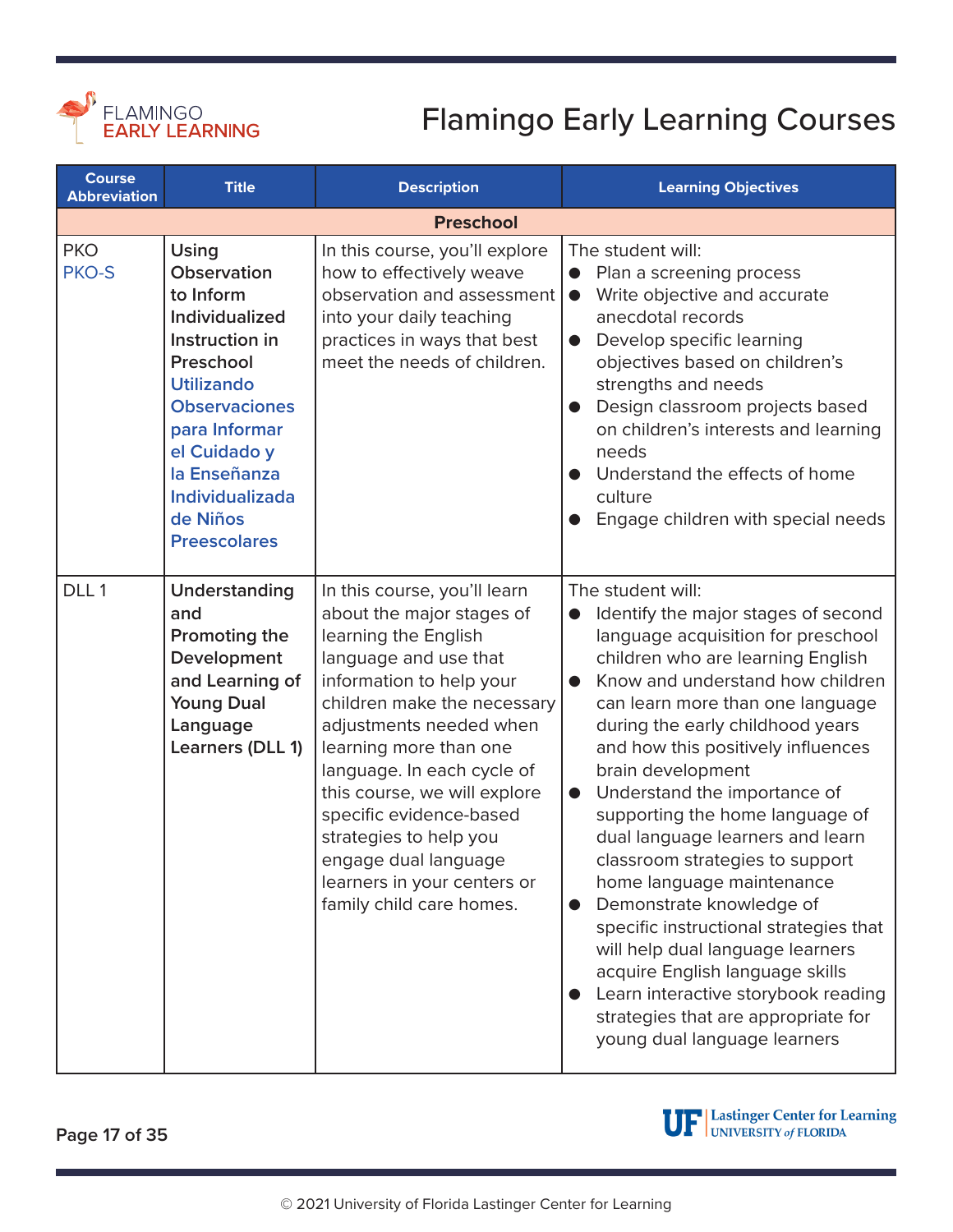<span id="page-17-0"></span>

| <b>Course</b><br><b>Abbreviation</b> | <b>Title</b>                                                                           | <b>Description</b>                                                                                                                                                                                                                                                                                                                                                                                                                                                                                                                                                                                                             | <b>Learning Objectives</b>                                                                                                                                                                                                                                                                                                                                                                                                                                                                                                                                                                                                                                   |
|--------------------------------------|----------------------------------------------------------------------------------------|--------------------------------------------------------------------------------------------------------------------------------------------------------------------------------------------------------------------------------------------------------------------------------------------------------------------------------------------------------------------------------------------------------------------------------------------------------------------------------------------------------------------------------------------------------------------------------------------------------------------------------|--------------------------------------------------------------------------------------------------------------------------------------------------------------------------------------------------------------------------------------------------------------------------------------------------------------------------------------------------------------------------------------------------------------------------------------------------------------------------------------------------------------------------------------------------------------------------------------------------------------------------------------------------------------|
|                                      |                                                                                        | <b>Preschool</b>                                                                                                                                                                                                                                                                                                                                                                                                                                                                                                                                                                                                               |                                                                                                                                                                                                                                                                                                                                                                                                                                                                                                                                                                                                                                                              |
| DLL <sub>2</sub>                     | <b>Screening</b><br>and Assessing<br><b>Young Dual</b><br>Language<br>Learners (DLL 2) | In this course, you'll learn<br>how to conduct fair and<br>unbiased screenings and<br>assessments of young dual<br>language learners. You will<br>learn what things to<br>consider so you can<br>determine whether a child's<br>performance is linked to<br>bilingual or multilingual<br>exposure or a delay of some<br>type. In addition, you'll learn<br>to consider the influence of<br>culture on children's<br>development, how to gather<br>information from families,<br>and understand how<br>exposure to more than one<br>language may cause<br>children's performance to<br>vary on assessments in each<br>language. | The student will:<br>Assist families of dual language<br>$\bullet$<br>learners in completing a home<br>language questionnaire Use<br>interpreters effectively to conduct<br>assessments and communicate<br>with families and children.<br>Conduct observations of children<br>$\bullet$<br>and collect language samples<br>Assess children in English, as well<br>as their home language, and create<br>a plan to gather data from multiple<br>sources.<br>Use assessment tools in languages<br>$\bullet$<br>other than English to monitor<br>children's progress.<br>Understand a child's performance<br>in each language in order to guide<br>instruction. |

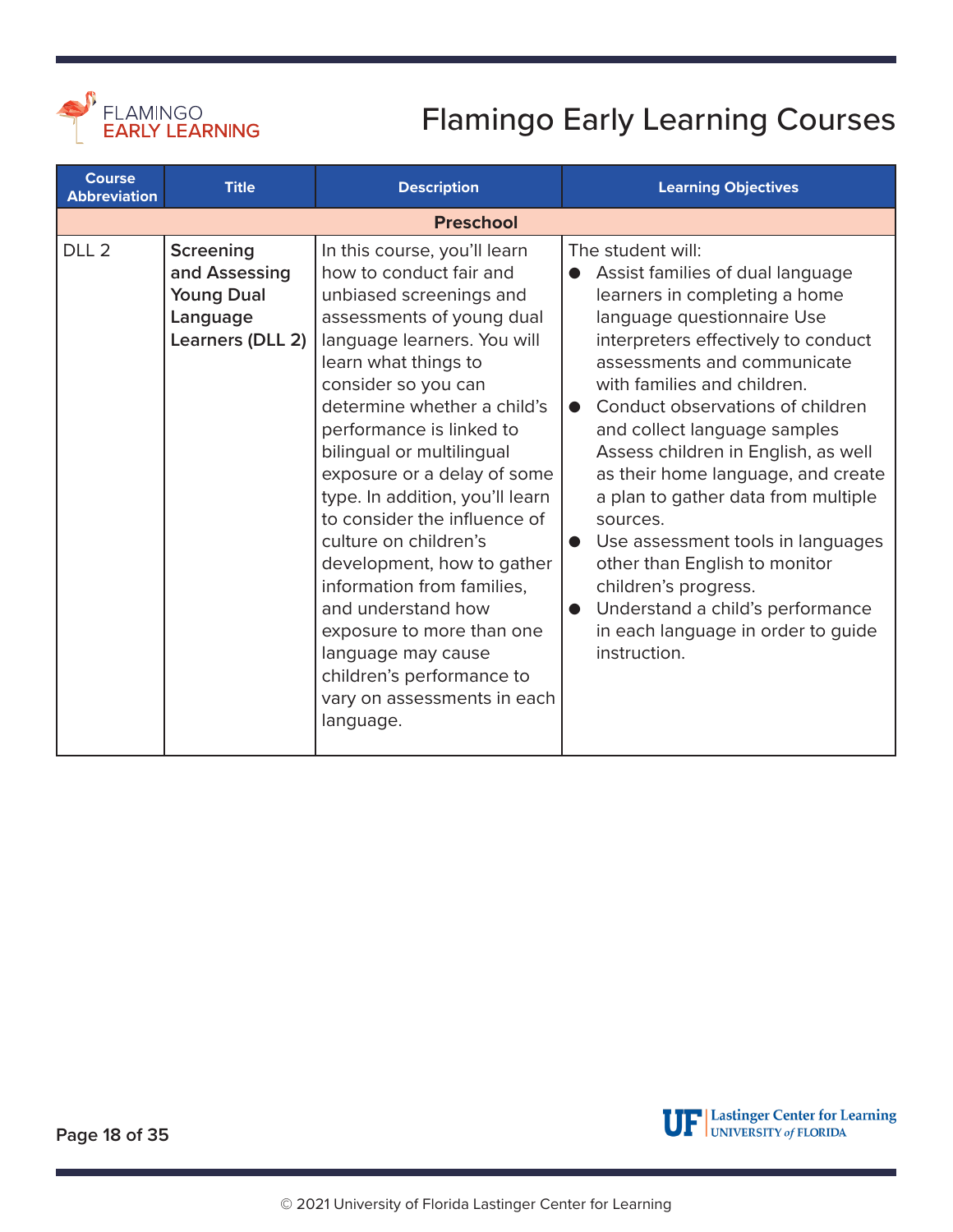<span id="page-18-0"></span>

| <b>Course</b><br><b>Abbreviation</b> | <b>Title</b>                                                                                                | <b>Description</b>                                                                                                                                                                                                                                                                                                                                                                                                                                                                 | <b>Learning Objectives</b>                                                                                                                                                                                                                                                                                                                      |
|--------------------------------------|-------------------------------------------------------------------------------------------------------------|------------------------------------------------------------------------------------------------------------------------------------------------------------------------------------------------------------------------------------------------------------------------------------------------------------------------------------------------------------------------------------------------------------------------------------------------------------------------------------|-------------------------------------------------------------------------------------------------------------------------------------------------------------------------------------------------------------------------------------------------------------------------------------------------------------------------------------------------|
|                                      |                                                                                                             | <b>Preschool</b>                                                                                                                                                                                                                                                                                                                                                                                                                                                                   |                                                                                                                                                                                                                                                                                                                                                 |
| DLL <sub>3</sub>                     | <b>Strategies to</b><br><b>Support Young</b><br><b>Dual Language</b><br>Learners in<br>Preschool<br>(DLL 3) | This is the third course in a<br>series of courses that<br>focus on specific strategies<br>for teaching dual language<br>learners within a preschool<br>setting. You will explore the<br>difficulties dual language<br>preschoolers might<br>experience in the early<br>learning setting and learn<br>about language<br>development in dual<br>language learners. In<br>addition, you will learn<br>strategies to facilitate<br>language development in<br>dual language learners. | The student will:<br>Gain awareness of difficulties<br>$\bullet$<br>dual-language learners might<br>encounter in the early learning<br>setting<br>Understand the different language<br>$\bullet$<br>development trajectories of<br>dual-language learners<br>• Learn strategies to support<br>dual-language learners in language<br>acquisition |
| <b>PQF</b>                           | <b>Instructional</b><br>Support in<br>Preschool:<br><b>Quality of</b><br>Feedback                           | In this course, you'll learn<br>more about the importance<br>of providing quality<br>feedback and explore<br>simple ways to make your<br>everyday interactions with<br>children more beneficial for<br>children. Specifically, you'll<br>learn and apply<br>evidence-based strategies<br>to boost the quality of your<br>feedback as you facilitate<br>children's learning.                                                                                                        | The student will:<br>Scaffold learning.<br>$\bullet$<br>• Encourage feedback loops to<br>sustain conversations.<br>• Prompt thought processes.<br>Expand children's understanding.<br>Use encouragement to provide<br>$\bullet$<br>specific feedback.                                                                                           |

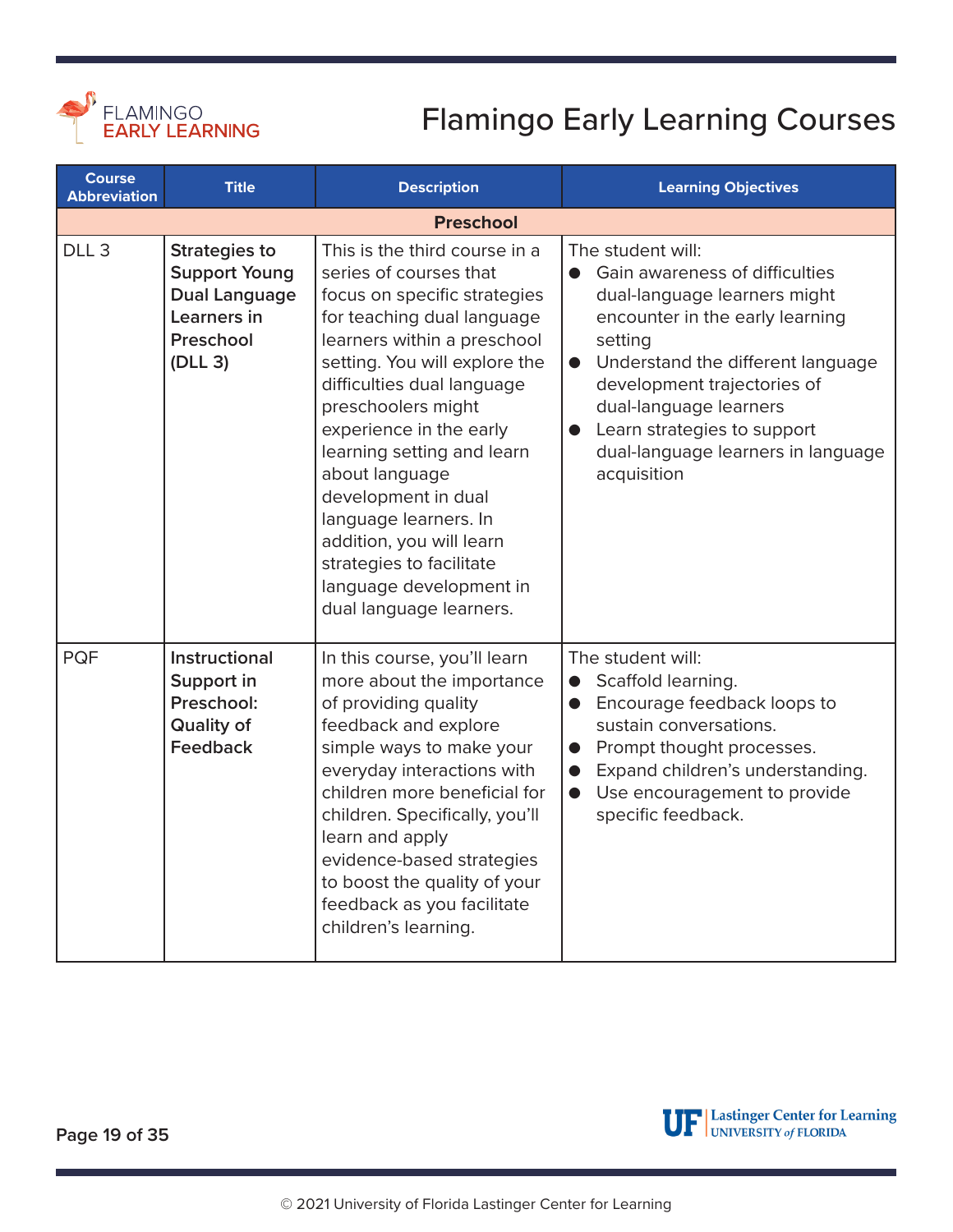<span id="page-19-0"></span>

| <b>Course</b><br><b>Abbreviation</b> | <b>Title</b>                                                       | <b>Description</b>                                                                                                                                                                                                                                                                                                                                                                                                                          | <b>Learning Objectives</b>                                                                                                                                                                                                                                                                                                                                                                                                                                                                                                                                                                         |
|--------------------------------------|--------------------------------------------------------------------|---------------------------------------------------------------------------------------------------------------------------------------------------------------------------------------------------------------------------------------------------------------------------------------------------------------------------------------------------------------------------------------------------------------------------------------------|----------------------------------------------------------------------------------------------------------------------------------------------------------------------------------------------------------------------------------------------------------------------------------------------------------------------------------------------------------------------------------------------------------------------------------------------------------------------------------------------------------------------------------------------------------------------------------------------------|
|                                      |                                                                    | <b>Preschool</b>                                                                                                                                                                                                                                                                                                                                                                                                                            |                                                                                                                                                                                                                                                                                                                                                                                                                                                                                                                                                                                                    |
| <b>PHSN</b>                          | Preschool<br>Health, Safety,<br>and Nutrition                      | Before children can be<br>successful in their learning,<br>they first and foremost need<br>to be safe and well! In this<br>course, you'll learn more<br>about the importance of<br>providing a safe and healthy<br>learning environment. At the<br>same time, you'll explore<br>specific ways to make sure<br>that your program is, in fact,<br>doing all that it can to<br>ensure the children's health<br>and safety.                     | The student will:<br>Provide safety and security in the<br>learning environment<br>Recognize and prevent child abuse<br>$\bullet$<br>and neglect<br>Maintain safe environments and<br>$\bullet$<br>space planning<br>Respond to health needs and<br>$\bullet$<br>immunizations<br>Support healthy living and nutrition<br>$\bullet$<br>Include children with disabilities<br>$\bullet$                                                                                                                                                                                                             |
| ACT <sub>1</sub>                     | <b>Act 1: Getting</b><br>Organized for<br>Learning in<br>Preschool | This is the first course in a<br>series of three created to<br>help you organize, plan, and<br>refine your practice with<br>preschool children. In this<br>course (ACT 1), you will learn<br>to create effective<br>learning environments,<br>develop schedules, and<br>promote social-emotional<br>development. In addition,<br>you will gain an<br>understanding of literacy<br>and mathematical<br>development in preschool<br>children. | The student will:<br>Create learning environment that<br>$\bullet$<br>fosters meaningful learning<br>experiences<br>• Create schedules, establish<br>routines, and plan for transitions to<br>provide a safe environment<br>Support social and emotional<br>$\bullet$<br>learning in preschool children<br>Support language development<br>$\bullet$<br>through engaging interactions<br>Support literacy development<br>$\bullet$<br>through alphabet knowledge and<br>phonological awareness<br>Support mathematical thinking by<br>$\bullet$<br>fostering number sense and other<br>math skills |

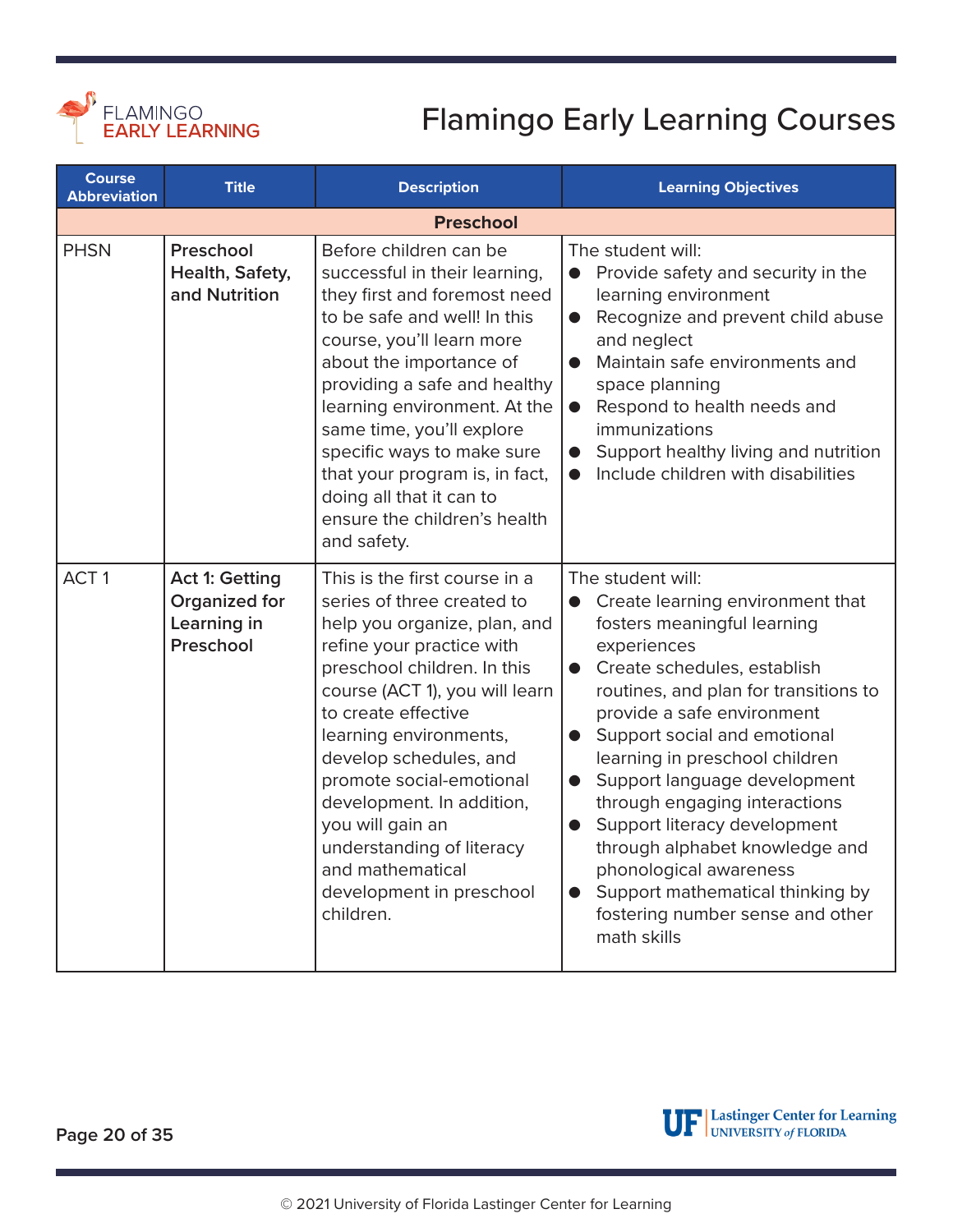<span id="page-20-0"></span>

| <b>Course</b><br><b>Abbreviation</b> | <b>Title</b>                                                       | <b>Description</b>                                                                                                                                                                                                                                                                                                                                                                                                                                                                                                                                                                    | <b>Learning Objectives</b>                                                                                                                                                                                                                                                                                                                                                                                                                                                                                                                                                                                                                                                                                                                                                                                                |
|--------------------------------------|--------------------------------------------------------------------|---------------------------------------------------------------------------------------------------------------------------------------------------------------------------------------------------------------------------------------------------------------------------------------------------------------------------------------------------------------------------------------------------------------------------------------------------------------------------------------------------------------------------------------------------------------------------------------|---------------------------------------------------------------------------------------------------------------------------------------------------------------------------------------------------------------------------------------------------------------------------------------------------------------------------------------------------------------------------------------------------------------------------------------------------------------------------------------------------------------------------------------------------------------------------------------------------------------------------------------------------------------------------------------------------------------------------------------------------------------------------------------------------------------------------|
|                                      |                                                                    | <b>Preschool</b>                                                                                                                                                                                                                                                                                                                                                                                                                                                                                                                                                                      |                                                                                                                                                                                                                                                                                                                                                                                                                                                                                                                                                                                                                                                                                                                                                                                                                           |
| ACT <sub>2</sub>                     | <b>Act 2: Planning</b><br>for a Successful<br>Year in<br>Preschool | This is the second course<br>in a series of three created<br>to help you organize, plan,<br>and refine your practice with<br>preschool children. In this<br>course (Act 2), you will learn<br>to implement small-group<br>activities, use observation to<br>inform practices, and<br>support literary and<br>mathematical development.<br>In addition, you will gain<br>skills to aid preschool<br>children in identity<br>formation and emotion<br>regulation. Before taking<br>this course, participants<br>must complete Act 1: Getting<br>Organized for Learning in<br>Preschool. | The student will:<br>Plan for and support children's<br>$\bullet$<br>learning in small-group time.<br>Observe and document children's<br>$\bullet$<br>learning to assist you in planning<br>developmentally appropriate<br>activities throughout the day.<br>Practice strategies for helping<br>$\bullet$<br>children develop a sense of identity<br>and belonging and how to<br>recognize and express their<br>emotions.<br>Support oral language<br>development through adult-child<br>interactions, storybook reading, and<br>listening comprehension.<br>Implement strategies to support<br>$\bullet$<br>alphabet knowledge and emergent<br>writing.<br>Take advantage of naturally<br>$\bullet$<br>occurring opportunities throughout<br>the day to support numbers and<br>operations and patterns and<br>seriation. |

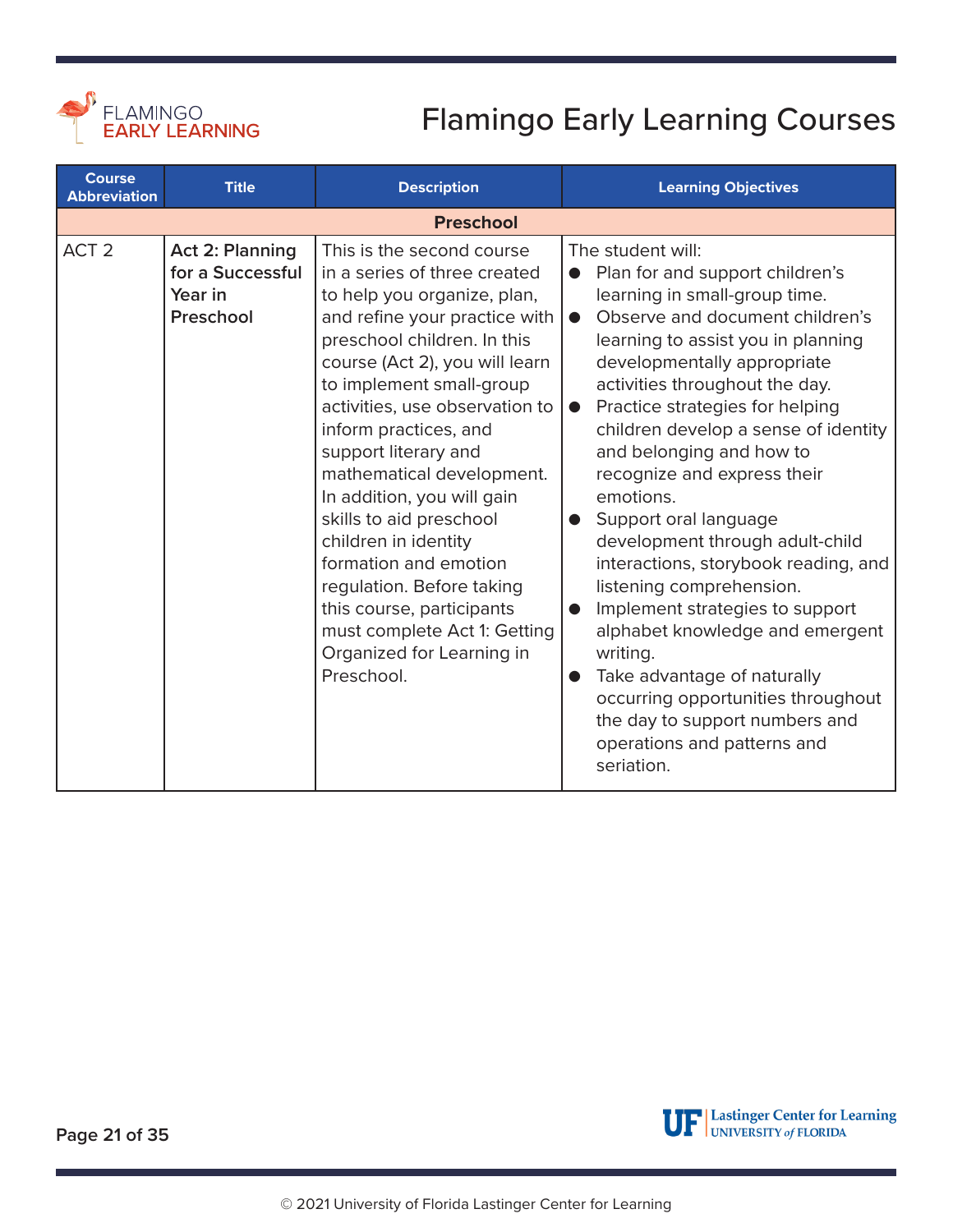<span id="page-21-0"></span>

| <b>Course</b><br><b>Abbreviation</b> | <b>Title</b>                                                                             | <b>Description</b>                                                                                                                                                                                                                                                                                                                                                                                                                                                                                                                                                               | <b>Learning Objectives</b>                                                                                                                                                                                                                                                                                                                                                                                                                                                                                                                                                                                                                                                                |
|--------------------------------------|------------------------------------------------------------------------------------------|----------------------------------------------------------------------------------------------------------------------------------------------------------------------------------------------------------------------------------------------------------------------------------------------------------------------------------------------------------------------------------------------------------------------------------------------------------------------------------------------------------------------------------------------------------------------------------|-------------------------------------------------------------------------------------------------------------------------------------------------------------------------------------------------------------------------------------------------------------------------------------------------------------------------------------------------------------------------------------------------------------------------------------------------------------------------------------------------------------------------------------------------------------------------------------------------------------------------------------------------------------------------------------------|
|                                      |                                                                                          | <b>Preschool</b>                                                                                                                                                                                                                                                                                                                                                                                                                                                                                                                                                                 |                                                                                                                                                                                                                                                                                                                                                                                                                                                                                                                                                                                                                                                                                           |
| ACT <sub>3</sub>                     | Act 3: Designing<br><b>Strategies and</b><br>Refining<br><b>Practice in</b><br>Preschool | This is the third course in a<br>series of three created to<br>help practitioners organize,<br>plan, and refine their<br>practice with preschool<br>children. In this course (Act<br>3), participants learn to<br>implement large-group<br>activities, foster<br>problem-solving skills, and<br>promote literacy and<br>mathematical development<br>in preschool children. Prior<br>to taking this course,<br>participants must complete<br>two prerequisites: Act 1:<br><b>Getting Organized for</b><br>Preschool and Act 2:<br>Planning for a Successful<br>Year in Preschool. | The student will:<br>Plan for and support children's<br>learning in large-group time.<br>Become actively involved in<br>$\bullet$<br>children's learning experiences<br>during center time.<br>Assist children in developing<br>$\bullet$<br>friendships and problem-solving<br>skills.<br>Support oral language<br>$\bullet$<br>development and listening<br>comprehension through interactive<br>storybook reading.<br>Support alphabet knowledge,<br>$\bullet$<br>phonological awareness, and<br>concepts of print.<br>Take advantage of naturally<br>occurring opportunities throughout<br>the day to support measurement<br>and spatial relations, as well as<br>scientific inquiry. |

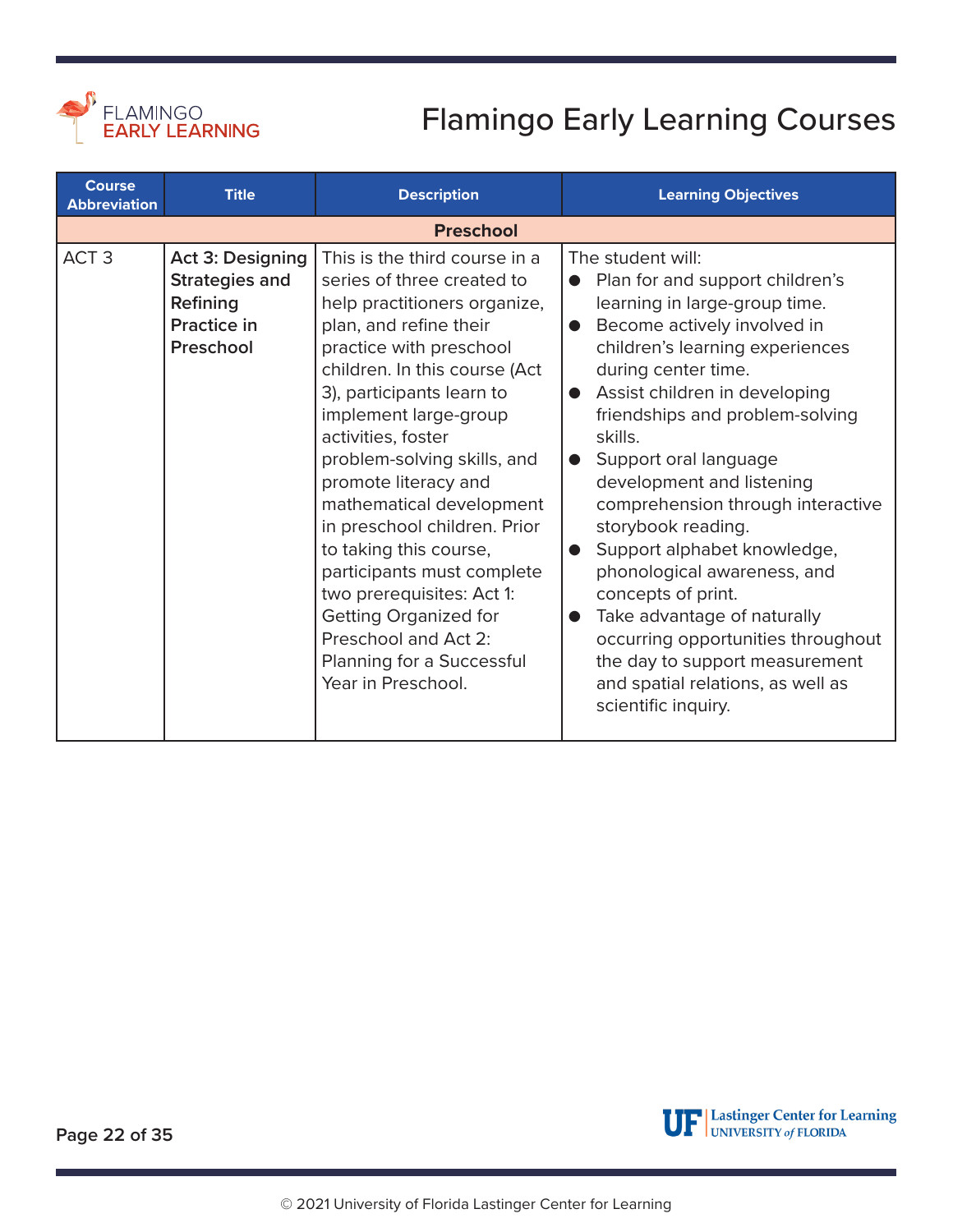<span id="page-22-0"></span>

| <b>Course</b><br><b>Abbreviation</b>                    | <b>Title</b>                                                                                                                             | <b>Description</b>                                                                                                                                                                                                                                                                                                                                                                                                                                  | <b>Learning Objectives</b>                                                                                                                                                                                                                                                                                                                                                                                                                                                                                                                                                                                                                                                                                                                                                                              |
|---------------------------------------------------------|------------------------------------------------------------------------------------------------------------------------------------------|-----------------------------------------------------------------------------------------------------------------------------------------------------------------------------------------------------------------------------------------------------------------------------------------------------------------------------------------------------------------------------------------------------------------------------------------------------|---------------------------------------------------------------------------------------------------------------------------------------------------------------------------------------------------------------------------------------------------------------------------------------------------------------------------------------------------------------------------------------------------------------------------------------------------------------------------------------------------------------------------------------------------------------------------------------------------------------------------------------------------------------------------------------------------------------------------------------------------------------------------------------------------------|
|                                                         |                                                                                                                                          | <b>Preschool</b>                                                                                                                                                                                                                                                                                                                                                                                                                                    |                                                                                                                                                                                                                                                                                                                                                                                                                                                                                                                                                                                                                                                                                                                                                                                                         |
| <b>PECE</b><br>PECE-S:<br>Available<br><b>Fall 2021</b> | Professionalism<br>in Early<br>Childhood<br><b>Education</b><br>Profesionalismo<br>en la Educación<br><b>Infantil</b><br><b>Temprana</b> | In this course, you'll gain<br>an understanding of<br>professionalism as it<br>relates to the field of<br>early childhood<br>education - what it<br>means, why it's<br>important, and how to<br>achieve it. You've<br>chosen a profession<br>that has a tremendous<br>impact on the lives of<br>young, vulnerable<br>children. We must be<br>educated, familiar with<br>research, aware of new<br>evidence, and eager to<br>embrace best practices. | The student will:<br>Plan and implement a "learning through<br>$\bullet$<br>discovery and play" lesson for the children in<br>your program.<br>Learn and practice the steps for choosing a<br>$\bullet$<br>quality curriculum for your program.<br>Reflect on their career goals and create their<br>$\bullet$<br>own professional development plan.<br>Recognize ethical responsibilities and<br>$\bullet$<br>dilemmas and commit to the ethical<br>standards of the profession.<br>Become an advocate for the early learning<br>$\bullet$<br>profession and plan for advocacy success.<br>Understand developmentally appropriate<br>$\bullet$<br>practice (DAP) and team up with colleagues<br>to create an intentional plan to share<br>information and research-based strategies to<br>support DAP. |
| <b>PGB</b>                                              | Guiding<br>Preschool<br><b>Behavior and</b><br><b>Building</b><br><b>Classroom</b><br>Community                                          | Participants explore the<br>importance of building<br>healthy relationships<br>with preschoolers<br>and learn strategies<br>to promote a positive<br>classroom community. In<br>addition, participants<br>investigate ways to<br>support children as they<br>develop social skills and<br>learn strategies they can<br>implement in their<br>programs to guide<br>preschoolers toward<br>positive behaviors.                                        | The student will:<br>Plan ways to build positive relationships<br>between children and establish trusting<br>relationships with parents by focusing on<br>positive communication and sharing<br>children's successes.<br>Learn specific ways to create positive<br>$\bullet$<br>classroom climates.<br>Support social-emotional development by<br>$\bullet$<br>helping children to recognize and<br>communicate their feelings effectively.<br>Establish and communicate clear behavior<br>expectations.<br>Use developmentally appropriate guidance<br>$\bullet$<br>approaches.<br>Implement strategies to promote social<br>$\bullet$<br>problem solving.                                                                                                                                             |

**Page 23 of 35**

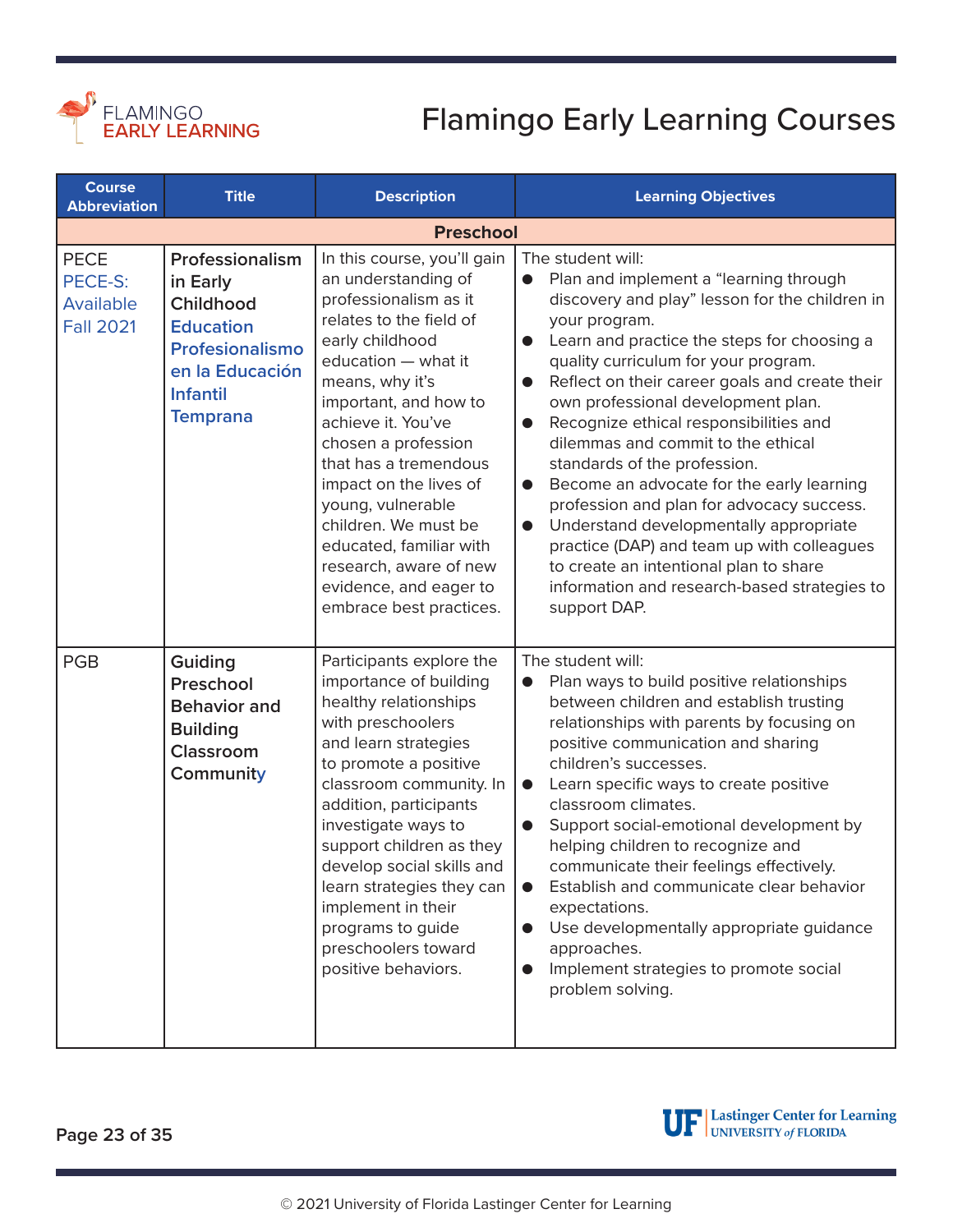<span id="page-23-0"></span>

| <b>Course</b><br><b>Abbreviation</b>                             | <b>Title</b>                                                                                                                                                                                             | <b>Description</b>                                                                                                                                                                                                                                                                                                                                                                                                                                                                                                                                                                                                                                                                                                                                                                                      | <b>Learning Objectives</b>                                                                                                                                                                                                                                                                                                                                                                                                                                                                                                                                                                                                                                                                                                                                                                                                                                                                                                                                                                                                                                                                                                                                                                                                                                                                                                                                                                                                                                                                                                                                 |
|------------------------------------------------------------------|----------------------------------------------------------------------------------------------------------------------------------------------------------------------------------------------------------|---------------------------------------------------------------------------------------------------------------------------------------------------------------------------------------------------------------------------------------------------------------------------------------------------------------------------------------------------------------------------------------------------------------------------------------------------------------------------------------------------------------------------------------------------------------------------------------------------------------------------------------------------------------------------------------------------------------------------------------------------------------------------------------------------------|------------------------------------------------------------------------------------------------------------------------------------------------------------------------------------------------------------------------------------------------------------------------------------------------------------------------------------------------------------------------------------------------------------------------------------------------------------------------------------------------------------------------------------------------------------------------------------------------------------------------------------------------------------------------------------------------------------------------------------------------------------------------------------------------------------------------------------------------------------------------------------------------------------------------------------------------------------------------------------------------------------------------------------------------------------------------------------------------------------------------------------------------------------------------------------------------------------------------------------------------------------------------------------------------------------------------------------------------------------------------------------------------------------------------------------------------------------------------------------------------------------------------------------------------------------|
|                                                                  |                                                                                                                                                                                                          | <b>Preschool</b>                                                                                                                                                                                                                                                                                                                                                                                                                                                                                                                                                                                                                                                                                                                                                                                        |                                                                                                                                                                                                                                                                                                                                                                                                                                                                                                                                                                                                                                                                                                                                                                                                                                                                                                                                                                                                                                                                                                                                                                                                                                                                                                                                                                                                                                                                                                                                                            |
| <b>EOECE</b><br><b>EOECE-S:</b><br>Available<br><b>Fall 2021</b> | <b>Effective</b><br>Operations in<br><b>Early Childhood</b><br><b>Education</b><br><b>Operaciones</b><br><b>Eficaces para</b><br>Programas de<br><b>Cuidado y</b><br><b>Educación</b><br><b>Temprana</b> | As a leader, it is<br>essential to have access<br>to resources that<br>support your<br>professional goals for<br>achieving effective<br>operations. It doesn't<br>matter what type of early<br>learning program you<br>work in or operate: a<br>child-care facility,<br>preschool, family child<br>care home, faith-based,<br>or publicly funded<br>program. It is essential<br>that you strive to create<br>a professional<br>atmosphere within your<br>setting. The environment<br>you create impacts<br>teacher-child<br>interactions, how<br>engaged the families will<br>be, and how the overall<br>program operates. This<br>course will help guide<br>you in your mission to<br>create a successful,<br>high-quality program to<br>support fellow<br>educators, children, and<br>their families. | The student will:<br>Identify him/herself as an early childhood<br>$\bullet$<br>professional and understand the<br>importance of collaboration and how to<br>create a team approach to working with<br>children. (The concept of reflective practices<br>will be explored and used throughout the<br>course.)<br>Create a positive work environment and<br>$\bullet$<br>discuss ideas such as employee benefits,<br>staffing patterns, and finding and retaining<br>quality teachers and caregivers.<br>Examine how the assessment cycle applies<br>$\bullet$<br>to teachers working with young children and<br>leaders working with teachers and caregivers<br>in their program.<br>Understand the connection between<br>$\bullet$<br>teacher-child interactions, child assessments,<br>and professional development opportunities.<br>Learn about financial planning through the<br>$\bullet$<br>understanding of budgeting basics by<br>considering quality standards, marketing<br>strategies, creating a business plan, and<br>exploring innovative ways to work with other<br>programs.<br>Connect with, and effectively engage, the<br>$\bullet$<br>families in the program.<br>Recognize the importance of partnering with<br>$\bullet$<br>families through home visits and the need<br>to create an environment where they feel<br>respected, included, and free to share their<br>ideas.<br>Learn to organize and establish systems to<br>manage the many program policies and<br>regulations related to operating an early<br>learning program. |

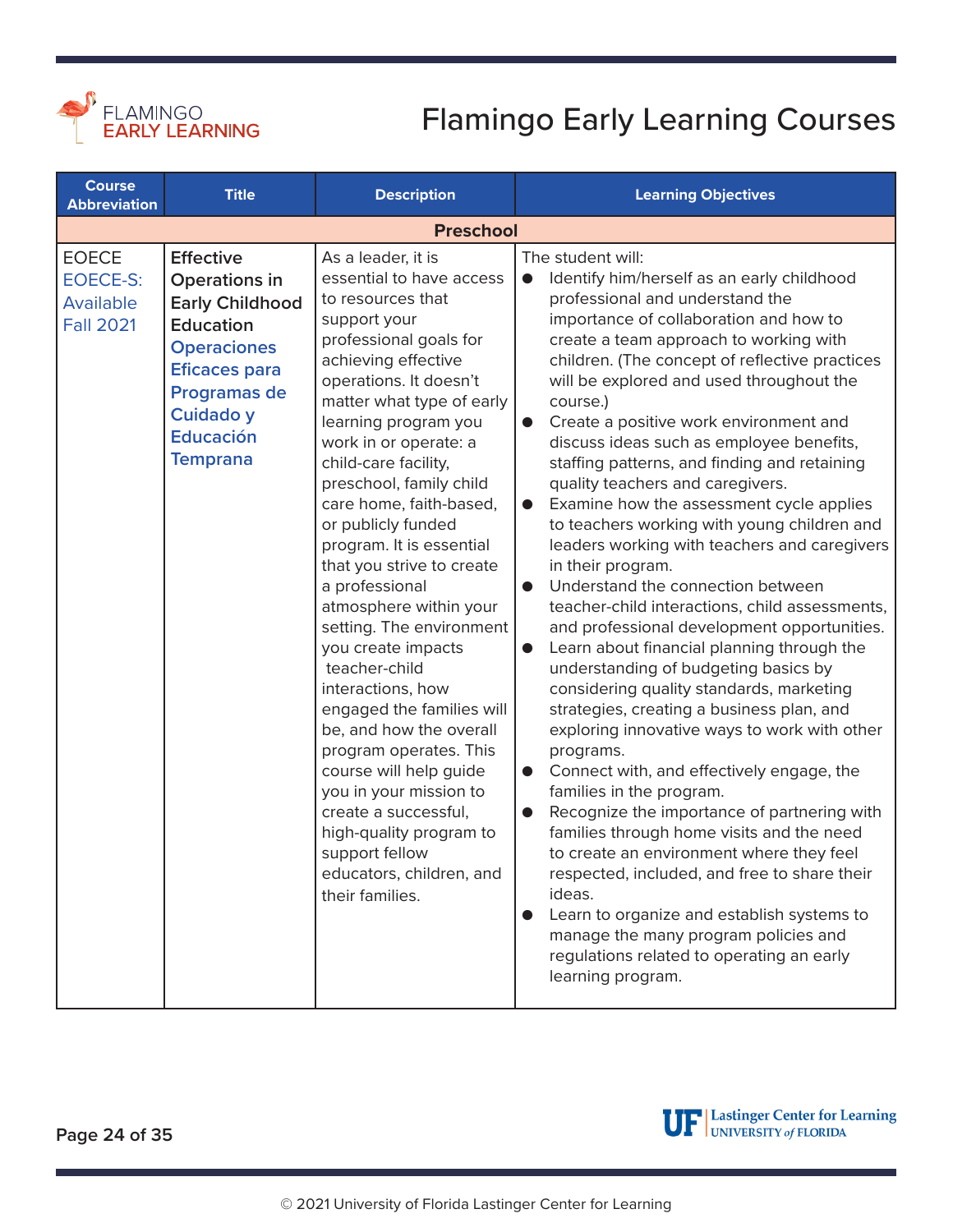<span id="page-24-0"></span>

| <b>Course</b><br><b>Abbreviation</b> | <b>Title</b>                      | <b>Description</b>                                                                                                                                                                                                                                                                                                                                                                                                                     | <b>Learning Objectives</b>                                                                                                                                                                                                                                                                                                                                                                                                                                                                                                                                                                                                                                                                                                                                                                                                                                                                                                                                                                                                                                                                                                                                                                                                                                                                                                   |
|--------------------------------------|-----------------------------------|----------------------------------------------------------------------------------------------------------------------------------------------------------------------------------------------------------------------------------------------------------------------------------------------------------------------------------------------------------------------------------------------------------------------------------------|------------------------------------------------------------------------------------------------------------------------------------------------------------------------------------------------------------------------------------------------------------------------------------------------------------------------------------------------------------------------------------------------------------------------------------------------------------------------------------------------------------------------------------------------------------------------------------------------------------------------------------------------------------------------------------------------------------------------------------------------------------------------------------------------------------------------------------------------------------------------------------------------------------------------------------------------------------------------------------------------------------------------------------------------------------------------------------------------------------------------------------------------------------------------------------------------------------------------------------------------------------------------------------------------------------------------------|
|                                      |                                   | <b>Preschool</b>                                                                                                                                                                                                                                                                                                                                                                                                                       |                                                                                                                                                                                                                                                                                                                                                                                                                                                                                                                                                                                                                                                                                                                                                                                                                                                                                                                                                                                                                                                                                                                                                                                                                                                                                                                              |
| <b>PFE</b>                           | Preschool<br>Family<br>Engagement | In this course, you'll<br>explore how to<br>foster those<br>meaningful<br>relationships and<br>create a truly<br>welcoming<br>environment for both<br>children and families.<br>You will also<br>investigate methods<br>of establishing<br>effective two-way<br>communication with<br>families, how to<br>collaborate and share<br>knowledge, and how<br>to provide<br>opportunities to<br>engage with families<br>as decision makers. | The student will:<br>Implement strategies to create a warm<br>$\bullet$<br>and welcoming environment for families.<br>Enhance the learning environment with<br>$\bullet$<br>diverse materials and intentional<br>teaching.<br>Communicate with families through<br>consistent two-way communication and<br>become more aware of your word choice,<br>verbal and nonverbal communication<br>styles, and how often you communicate.<br>Recognize the benefits of home visits<br>$\bullet$<br>while exploring strategies to make these<br>visits meaningful to the families and<br>children and implement additional ways<br>families can share their knowledge and<br>information with providers.<br>Empower families to see themselves as<br>teachers and learners by collaborating<br>with them to plan family workshops,<br>problem-solve together, and explore<br>educational topics with their children<br>through the use of multiple intelligences.<br>Include families in their child's<br>$\bullet$<br>educational decisions and explore ways<br>families can be part of the discussions<br>about policies and procedures.<br>Create a variety of networking systems<br>within your program to support families<br>and become familiar with local, state, and<br>national organizations that can support<br>families. |



**Page 25 of 35**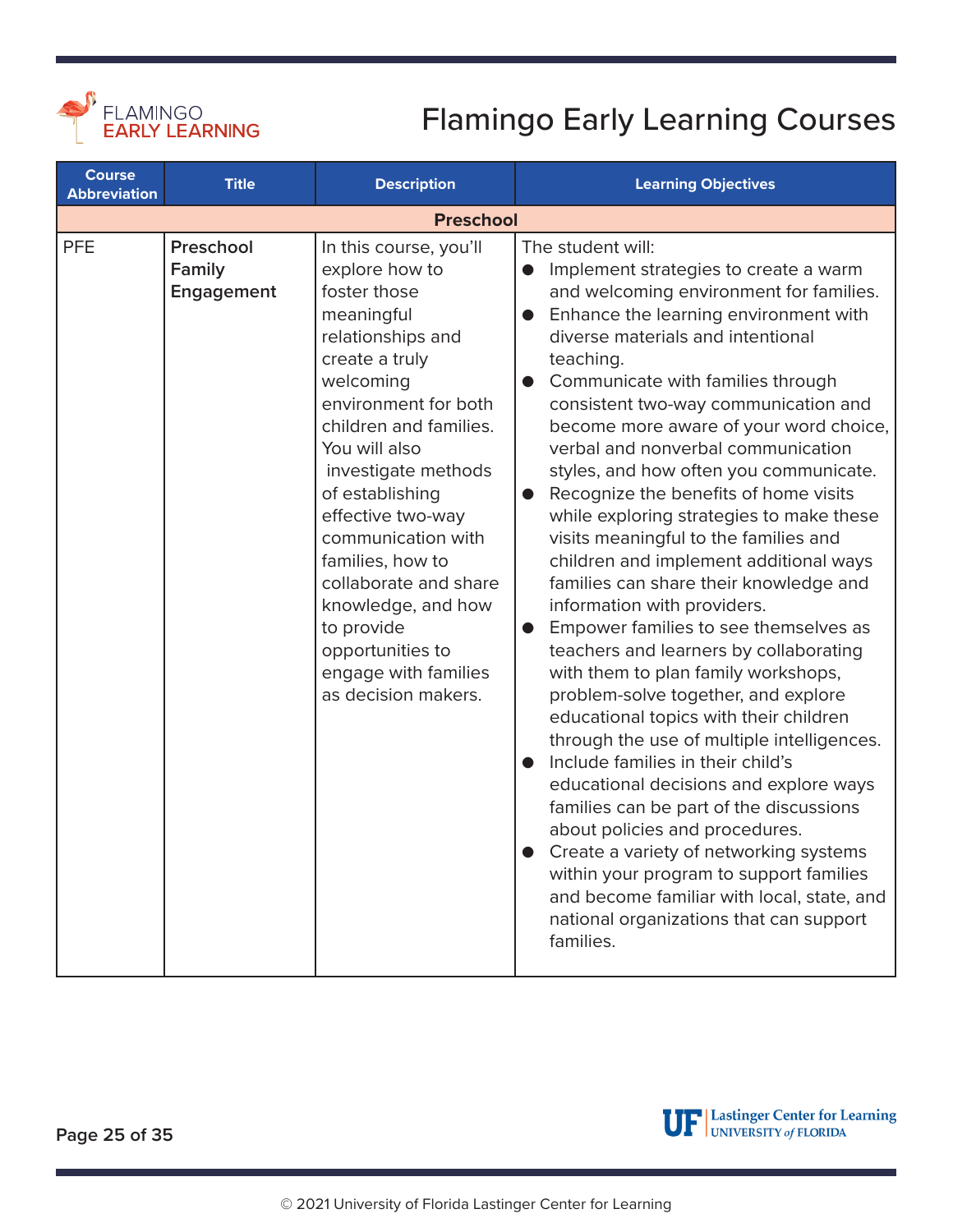<span id="page-25-0"></span>

| <b>Course</b><br><b>Abbreviation</b> | <b>Title</b>                                 | <b>Description</b>                                                                                                                                                                                                                                                                                                                                                                                                                                                 | <b>Learning Objectives</b>                                                                                                                                                                                                                                                      |
|--------------------------------------|----------------------------------------------|--------------------------------------------------------------------------------------------------------------------------------------------------------------------------------------------------------------------------------------------------------------------------------------------------------------------------------------------------------------------------------------------------------------------------------------------------------------------|---------------------------------------------------------------------------------------------------------------------------------------------------------------------------------------------------------------------------------------------------------------------------------|
|                                      |                                              | <b>Preschool</b>                                                                                                                                                                                                                                                                                                                                                                                                                                                   |                                                                                                                                                                                                                                                                                 |
| <b>PTIC</b>                          | Preschool<br>Trauma-<br><b>Informed Care</b> | It is critically important<br>that early childhood<br>teachers learn to<br>identify, educate, and<br>care for preschool age<br>children who have<br>experienced trauma<br>and abuse. The course<br>provides information<br>on identifying and<br>reporting abuse and<br>understanding the<br>short- and long-term<br>impacts of adverse<br>childhood<br>experiences. In<br>addition, you will learn<br>prevention strategies<br>and trauma informed<br>techniques. | The student will:<br>Learn to identify and report abuse of<br>preschool children<br>Understand the impact of adverse<br>$\bullet$<br>childhood experiences on child learning<br>and development<br>Apply trauma care techniques and abuse<br>$\bullet$<br>prevention strategies |

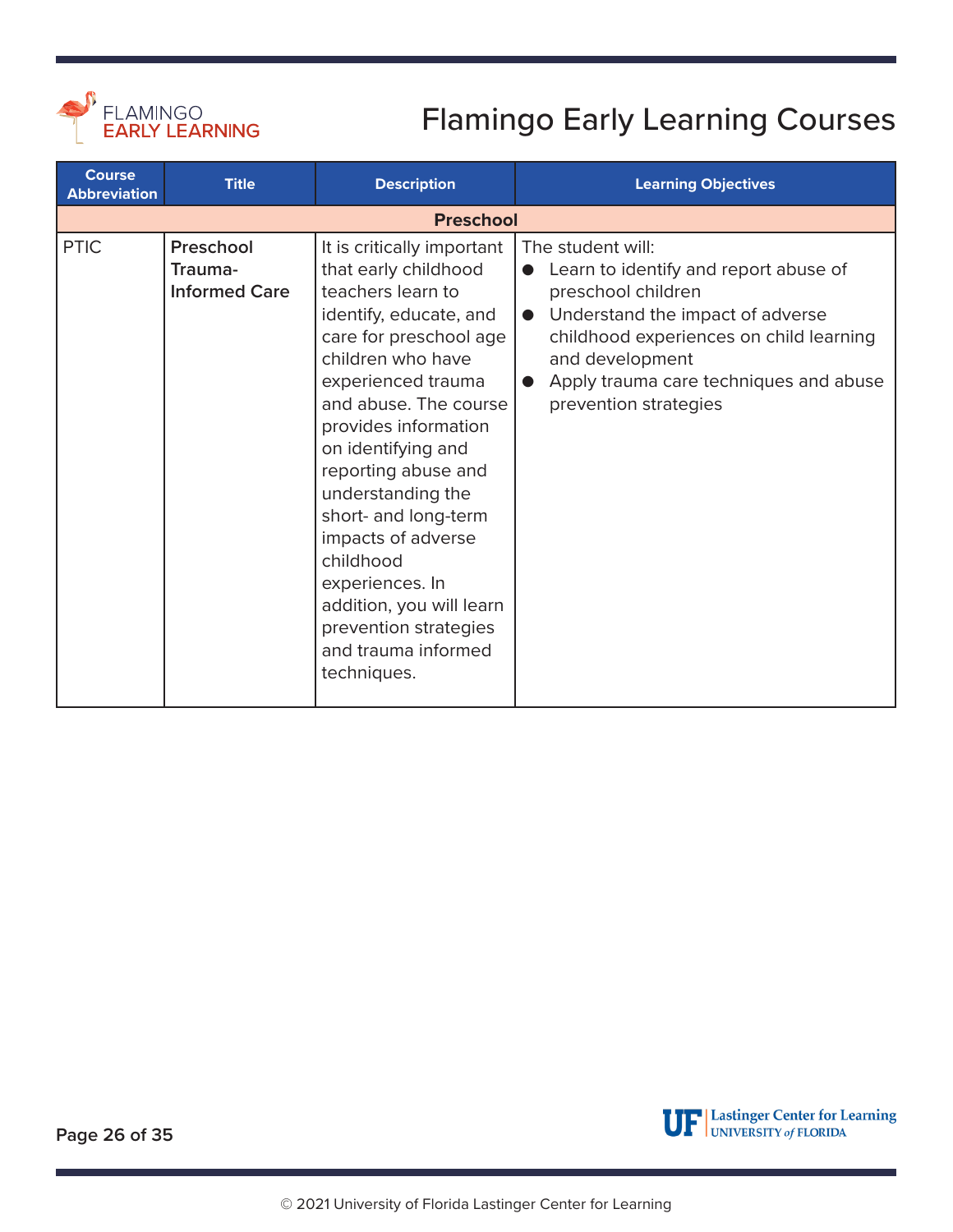<span id="page-26-0"></span>

| <b>Course</b><br><b>Abbreviation</b> | <b>Title</b>                                        | <b>Description</b>                                                                                                                                                                                                                                                                                                                                                                                                                               | <b>Learning Objectives</b>                                                                                                                                                                                                                                                                                                                                                                                                                                                                                                                                                                                                                                                                                                                                                                                                                                                                                                                                                                                                                                                                             |
|--------------------------------------|-----------------------------------------------------|--------------------------------------------------------------------------------------------------------------------------------------------------------------------------------------------------------------------------------------------------------------------------------------------------------------------------------------------------------------------------------------------------------------------------------------------------|--------------------------------------------------------------------------------------------------------------------------------------------------------------------------------------------------------------------------------------------------------------------------------------------------------------------------------------------------------------------------------------------------------------------------------------------------------------------------------------------------------------------------------------------------------------------------------------------------------------------------------------------------------------------------------------------------------------------------------------------------------------------------------------------------------------------------------------------------------------------------------------------------------------------------------------------------------------------------------------------------------------------------------------------------------------------------------------------------------|
|                                      |                                                     | <b>Preschool</b>                                                                                                                                                                                                                                                                                                                                                                                                                                 |                                                                                                                                                                                                                                                                                                                                                                                                                                                                                                                                                                                                                                                                                                                                                                                                                                                                                                                                                                                                                                                                                                        |
| <b>RCB</b>                           | Reframing<br><b>Challenging</b><br><b>Behaviors</b> | This course is designed<br>to help early childhood<br>professionals reduce<br>the rates of preschool<br>expulsion while<br>promoting social and<br>emotional development.<br>It is created for<br>program administrators<br>and practitioners who<br>work directly with young<br>children. This course<br>offers many strategies<br>for supporting children's<br>social and emotional<br>development and<br>preventing challenging<br>behaviors. | The student will:<br>Define suspension and expulsion in<br>$\bullet$<br>early learning settings and describe<br>policy recommendations to reduce<br>these disciplinary practices.<br>Articulate the impact of preschool<br>$\bullet$<br>suspension and expulsion on children<br>and families and self-assess current<br>attitudes and biases toward children<br>and families.<br>Implement developmentally appropriate<br>$\bullet$<br>strategies to help children develop a<br>sense of self and social awareness, and<br>to learn to build positive relationships<br>with their peers.<br>Plan and implement activities to<br>proactively prevent challenging<br>behaviors, including the steps to<br>problem solving.<br>Collaborate with families, community<br>resources, and other professionals to<br>create behavior intervention plans for<br>children with persistent challenging<br>behaviors.<br>Identify and connect with professional<br>resources, including early childhood<br>specialists, to provide additional<br>support for dealing with and preventing<br>challenging behaviors. |

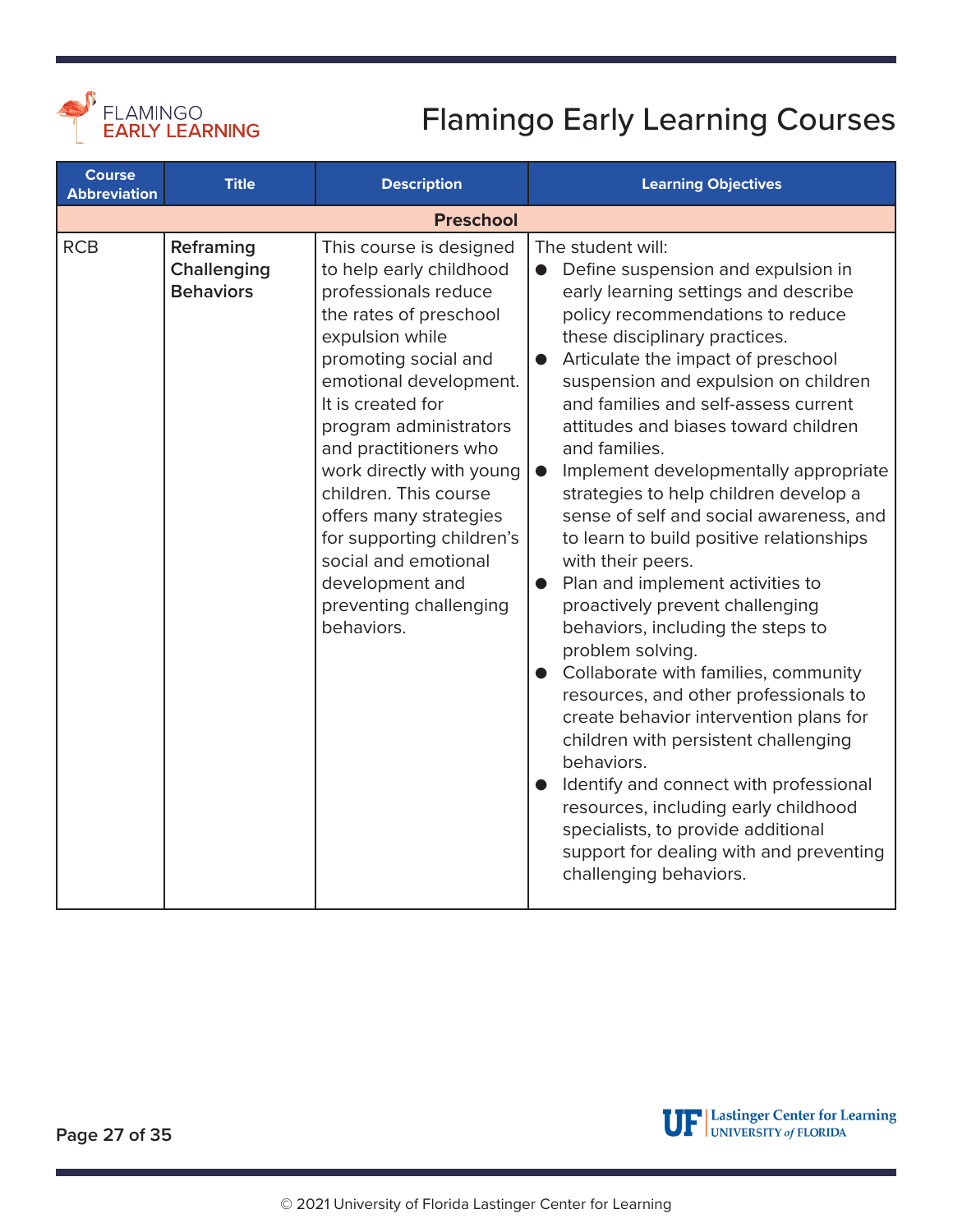<span id="page-27-0"></span>

| <b>Course</b><br><b>Abbreviation</b> | <b>Title</b>                                                     | <b>Description</b>                                                                                                                                                                                                                                                                                                                                                                                                                                                                                                                                                                                                                                                                                                                                                                                                                                                                             | <b>Learning Objectives</b>                                                                                                                                                                                                                                                                                                                                                                                                                                                                                                                                                                                                                                                                                                                                   |
|--------------------------------------|------------------------------------------------------------------|------------------------------------------------------------------------------------------------------------------------------------------------------------------------------------------------------------------------------------------------------------------------------------------------------------------------------------------------------------------------------------------------------------------------------------------------------------------------------------------------------------------------------------------------------------------------------------------------------------------------------------------------------------------------------------------------------------------------------------------------------------------------------------------------------------------------------------------------------------------------------------------------|--------------------------------------------------------------------------------------------------------------------------------------------------------------------------------------------------------------------------------------------------------------------------------------------------------------------------------------------------------------------------------------------------------------------------------------------------------------------------------------------------------------------------------------------------------------------------------------------------------------------------------------------------------------------------------------------------------------------------------------------------------------|
|                                      |                                                                  | <b>Preschool</b>                                                                                                                                                                                                                                                                                                                                                                                                                                                                                                                                                                                                                                                                                                                                                                                                                                                                               |                                                                                                                                                                                                                                                                                                                                                                                                                                                                                                                                                                                                                                                                                                                                                              |
| <b>PLIT</b>                          | <b>The Building</b><br><b>Blocks of</b><br>Preschool<br>Literacy | The ability to read and<br>write is central to our<br>daily lives. Early literacy<br>refers to the<br>development of reading,<br>writing, listening, and<br>speaking skills that are<br>crucial for building the<br>foundation of literacy<br>success in later years.<br>In this course, you'll<br>learn about the<br>development of early<br>literacy skills and<br>discover how to support<br>these crucial building<br>blocks for<br>preschoolers' eventual<br>success as readers and<br>writers. Building these<br>skills is very important<br>because a child who<br>enters kindergarten<br>behind in literacy skill<br>development will be at a<br>long-term disadvantage.<br>This course will review<br>the research and<br>provide you with ways<br>to support the<br>children in your group<br>as they continue on<br>their journey to<br>becoming successful<br>readers and writers. | The student will:<br>Identify ways to increase print<br>awareness in your learning<br>environment.<br>Discuss ways to teach letter and<br>$\bullet$<br>accompanying sound recognition that<br>addresses diverse learning styles.<br>Identify the skill levels of phonological<br>$\bullet$<br>awareness and implement activities that<br>support phonological awareness.<br>Discuss the importance of and conduct<br>$\bullet$<br>multiple, interactive read alouds.<br>Identify the stages of emergent writing<br>and implement a variety of ways to<br>support developing writers.<br>Discuss the attributes of story retells<br>$\bullet$<br>and reenactments and provide ways<br>to engage families with their children's<br>early literacy development. |

**Page 28 of 35**



UP Lastinger Center for Learning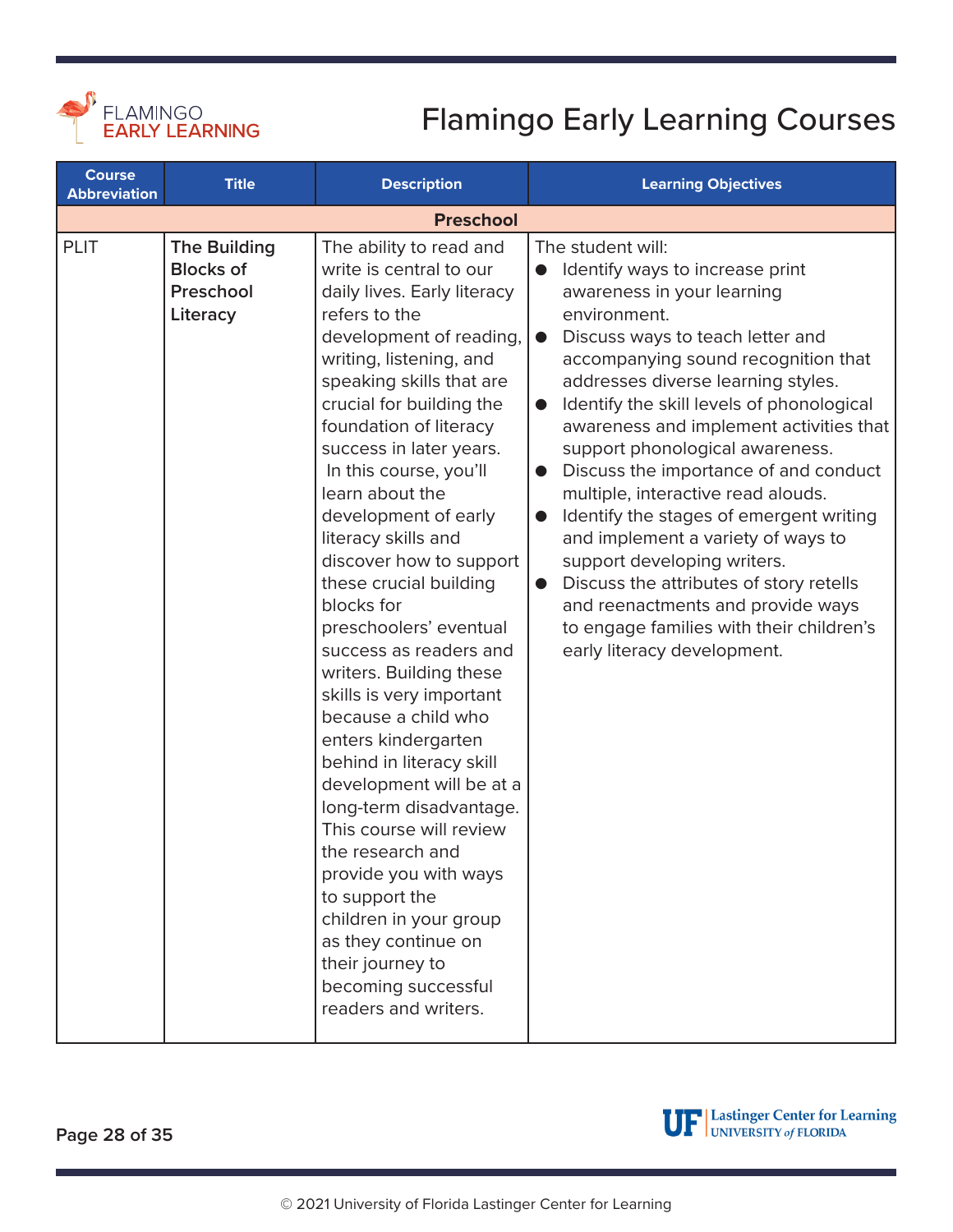<span id="page-28-0"></span>

| <b>Course</b><br><b>Abbreviation</b> | <b>Title</b>                                                                                 | <b>Description</b>                                                                                                                                                                                                                                                                                                                                                                                                                                                                                                                                              | <b>Learning Objectives</b>                                                                                                                                                                                                                                                                                 |  |  |
|--------------------------------------|----------------------------------------------------------------------------------------------|-----------------------------------------------------------------------------------------------------------------------------------------------------------------------------------------------------------------------------------------------------------------------------------------------------------------------------------------------------------------------------------------------------------------------------------------------------------------------------------------------------------------------------------------------------------------|------------------------------------------------------------------------------------------------------------------------------------------------------------------------------------------------------------------------------------------------------------------------------------------------------------|--|--|
|                                      | <b>Preschool</b>                                                                             |                                                                                                                                                                                                                                                                                                                                                                                                                                                                                                                                                                 |                                                                                                                                                                                                                                                                                                            |  |  |
| <b>STEAM</b>                         | Why Ask Why?<br><b>STEAM</b> in<br><b>Early Childhood</b><br>Learning<br><b>Environments</b> | In this course, early childhood<br>professionals will learn the<br>research on the short- and<br>long-term impacts of introducing<br>young children to STEAM<br>(science, technology,<br>engineering, arts, and math)<br>subjects and providing regular<br>exposure to high-quality,<br>hands-on learning opportunities.<br>In addition, you will learn<br>specific strategies on<br>incorporating STEAM activities<br>to build children's non-cognitive<br>skills and develop a foundation of<br>understanding and appreciation<br>of these critical subjects. | The student will:<br>Understand research on<br>the importance of including<br>STEAM subjects in preschool<br>settings<br>Learn strategies of<br>incorporating STEAM subjects<br>into curriculum<br>Support teachers in their<br>efforts to implement STEAM<br>activities and build<br>non-cognitive skills |  |  |

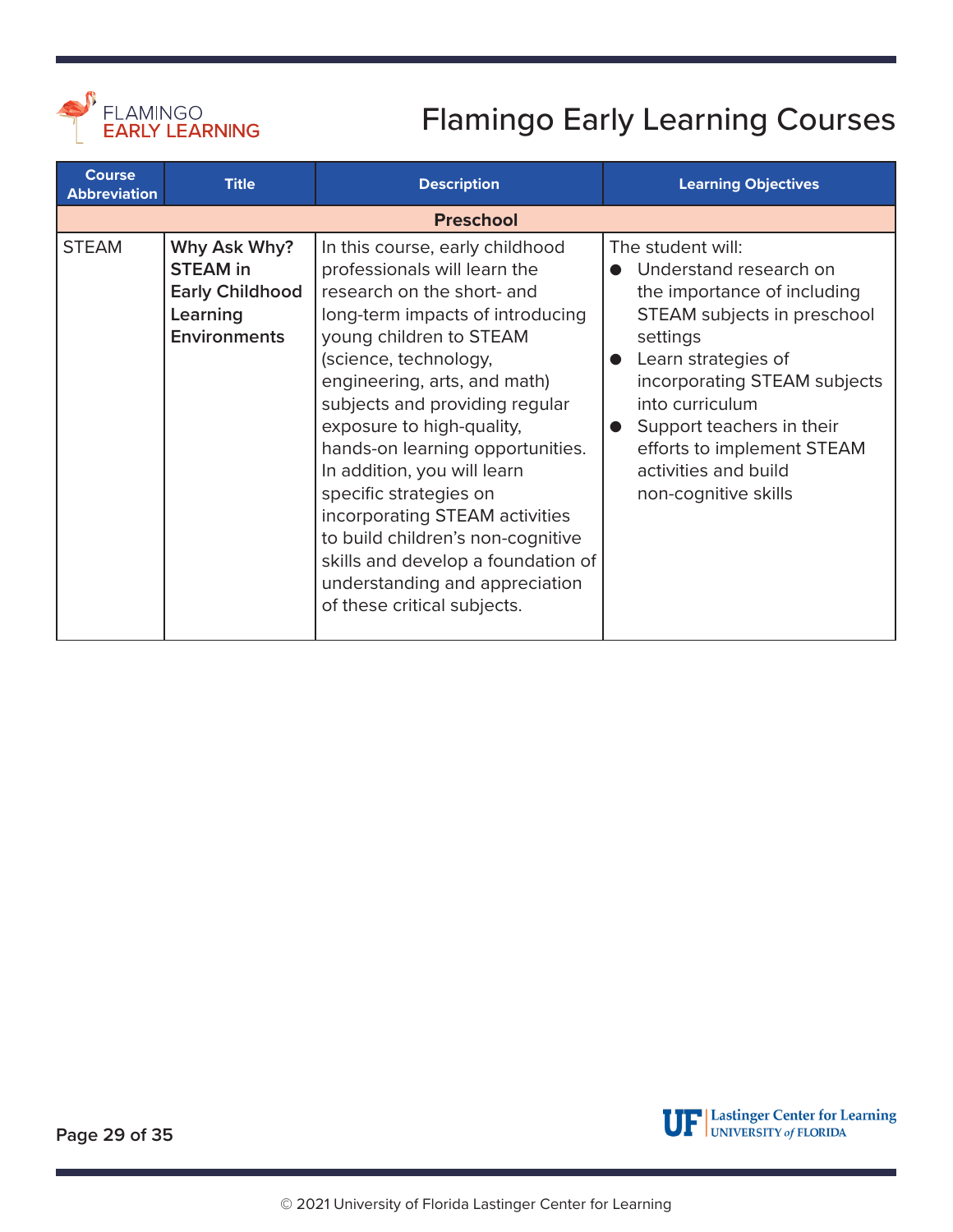<span id="page-29-0"></span>

| <b>Course</b><br><b>Abbreviation</b> | <b>Title</b>                                    | <b>Description</b>                                                                                                                                                                                                                                                                                                                                                                                                                                                                                                                                                                                                                                                                                                                                                                                                                                                                                                                                                                                                  | <b>Learning Objectives</b>                                                                                                                                                                                                                                                                                                                                                                                                                                                                                                                                                                                                                                                                                                                                                                   |  |  |
|--------------------------------------|-------------------------------------------------|---------------------------------------------------------------------------------------------------------------------------------------------------------------------------------------------------------------------------------------------------------------------------------------------------------------------------------------------------------------------------------------------------------------------------------------------------------------------------------------------------------------------------------------------------------------------------------------------------------------------------------------------------------------------------------------------------------------------------------------------------------------------------------------------------------------------------------------------------------------------------------------------------------------------------------------------------------------------------------------------------------------------|----------------------------------------------------------------------------------------------------------------------------------------------------------------------------------------------------------------------------------------------------------------------------------------------------------------------------------------------------------------------------------------------------------------------------------------------------------------------------------------------------------------------------------------------------------------------------------------------------------------------------------------------------------------------------------------------------------------------------------------------------------------------------------------------|--|--|
|                                      | <b>Preschool</b>                                |                                                                                                                                                                                                                                                                                                                                                                                                                                                                                                                                                                                                                                                                                                                                                                                                                                                                                                                                                                                                                     |                                                                                                                                                                                                                                                                                                                                                                                                                                                                                                                                                                                                                                                                                                                                                                                              |  |  |
| <b>IPS</b>                           | Inclusion in the<br>Preschool<br><b>Setting</b> | Every child is unique. All children<br>have specific strengths, as well<br>as areas for growth. Identifying<br>children's unique differences,<br>meeting their individual needs,<br>and building on their strengths<br>to promote optimal learning<br>and development is the<br>foundation for this course. By<br>taking this course, you'll gain a<br>better understanding of inclusion<br>and special education services.<br>We'll explore a multitude of<br>strategies for working with<br>children with special needs in<br>your learning environment, many<br>of which are considered best<br>practices for early learning in<br>general. This course is designed<br>to consider how to meet the<br>needs of all children; therefore,<br>even if you don't have a child<br>with a diagnosed disability in<br>your program, you'll be able to<br>apply many of these strategies<br>and see increased success in<br>behavior, language, and social<br>emotional skills with ALL of the<br>children in your care! | The student will learn to:<br>• Provide an inclusive<br>environment for the children<br>in your setting.<br>Interpret data to determine<br>$\bullet$<br>what a child is trying to<br>communicate through his or<br>her behaviors.<br>Analyze Universal, Prevention,<br>$\bullet$<br>and Intervention Level<br>supports that benefit children<br>in large group, small group,<br>and individualized early<br>learning experiences.<br>Modify play opportunities and<br>$\bullet$<br>create intentional learning<br>opportunities through play.<br>Choose stories that will<br>$\bullet$<br>positively influence children's<br>behaviors in the learning<br>environment.<br>Collaborate with families by<br>$\bullet$<br>building positive relationships<br>and providing support and<br>care. |  |  |

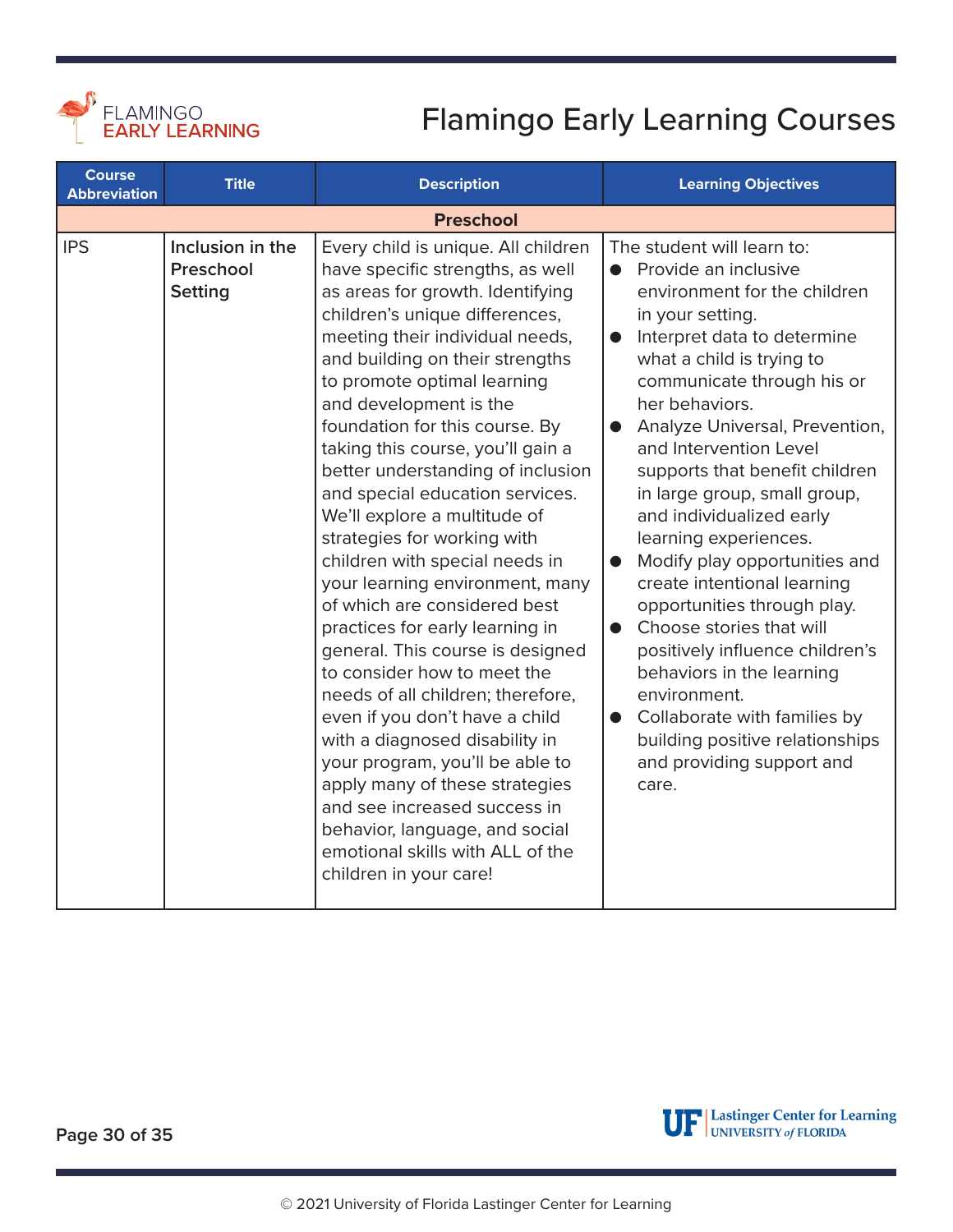<span id="page-30-0"></span>

| <b>Course</b><br><b>Abbreviation</b>                      | <b>Title</b>                                                                                                                                                                                             | <b>Description</b>                                                                                                                                                                                                                                                                                                                                                                                                                                                                                                                                                                                                      | <b>Learning Objectives</b>                                                                                                                                                                                                                                                                                                                                                                                                                                                                                                                                                                                                                                                                                                                                                                                                                                                                                                       |  |
|-----------------------------------------------------------|----------------------------------------------------------------------------------------------------------------------------------------------------------------------------------------------------------|-------------------------------------------------------------------------------------------------------------------------------------------------------------------------------------------------------------------------------------------------------------------------------------------------------------------------------------------------------------------------------------------------------------------------------------------------------------------------------------------------------------------------------------------------------------------------------------------------------------------------|----------------------------------------------------------------------------------------------------------------------------------------------------------------------------------------------------------------------------------------------------------------------------------------------------------------------------------------------------------------------------------------------------------------------------------------------------------------------------------------------------------------------------------------------------------------------------------------------------------------------------------------------------------------------------------------------------------------------------------------------------------------------------------------------------------------------------------------------------------------------------------------------------------------------------------|--|
|                                                           | <b>Program Leader</b>                                                                                                                                                                                    |                                                                                                                                                                                                                                                                                                                                                                                                                                                                                                                                                                                                                         |                                                                                                                                                                                                                                                                                                                                                                                                                                                                                                                                                                                                                                                                                                                                                                                                                                                                                                                                  |  |
| <b>PECED</b><br>PECED-S:<br>Available<br><b>Fall 2021</b> | Professionalism<br>in Early<br>Childhood<br><b>Education:</b><br>Director's<br>Version<br>Profesionalismo<br>en la Educación<br><b>Infantil</b><br><b>Temprana:</b><br>Versión para<br><b>Directores</b> | In this course, early childhood<br>educators will gain an<br>understanding of<br>professionalism as it relates<br>specifically to the field of early<br>childhood education - what it<br>means, why it's important, how<br>to achieve it, and how to support<br>early childhood personnel<br>understand and achieve, as well.<br>Early care and education is a<br>profession that has a tremendous<br>impact on the lives of young,<br>vulnerable children. As such,<br>early childhood professionals<br>must be educated, familiar with<br>research, aware of new evidence,<br>and eager to embrace best<br>practices. | The student will:<br>Plan and implement and/or<br>$\bullet$<br>support their personnel in<br>planning a "learning through<br>discovery and play" lesson for<br>the children in your program.<br>Learn and practice the steps<br>$\bullet$<br>for choosing a quality<br>curriculum for your program.<br>Reflect on their career goals<br>$\bullet$<br>and create their own<br>professional development<br>plan or support their<br>personnel in this process.<br>Recognize ethical<br>$\bullet$<br>responsibilities and dilemmas<br>and commit to the ethical<br>standards of the profession.<br>Become an advocate for the<br>$\bullet$<br>early learning profession and<br>plan for advocacy success.<br>Understand developmentally<br>$\bullet$<br>appropriate practice (DAP)<br>and collaborate with their<br>staff to create an intentional<br>plan to share information and<br>research-based strategies to<br>support DAP. |  |

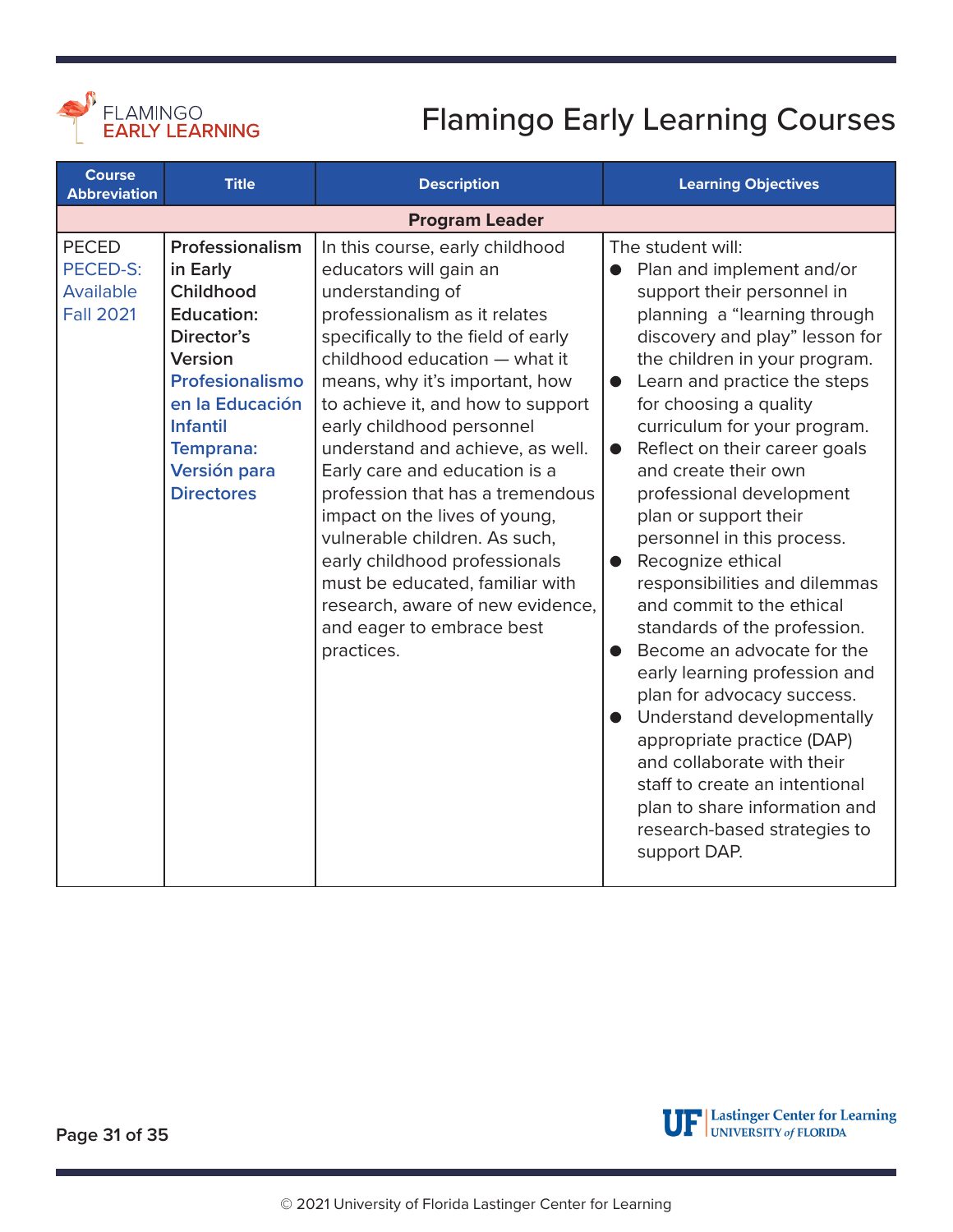<span id="page-31-0"></span>

| <b>Course</b><br><b>Abbreviation</b>                             | <b>Title</b>                                                                                                                                                                                                    | <b>Description</b>                                                                                                                                                                                                                                                                                                                                                                                                                                                                                                                                                                                                                                                                                                                                                                                                     | <b>Learning Objectives</b>                                                                                                                                                                                                                                                                                                                                                                                                                                                                                                                                                                                                                                                                                                                                                                                                                                                                                                                                                                                                                                                                                                                                                                                                                                                                                                                                                                                                                                                                   |
|------------------------------------------------------------------|-----------------------------------------------------------------------------------------------------------------------------------------------------------------------------------------------------------------|------------------------------------------------------------------------------------------------------------------------------------------------------------------------------------------------------------------------------------------------------------------------------------------------------------------------------------------------------------------------------------------------------------------------------------------------------------------------------------------------------------------------------------------------------------------------------------------------------------------------------------------------------------------------------------------------------------------------------------------------------------------------------------------------------------------------|----------------------------------------------------------------------------------------------------------------------------------------------------------------------------------------------------------------------------------------------------------------------------------------------------------------------------------------------------------------------------------------------------------------------------------------------------------------------------------------------------------------------------------------------------------------------------------------------------------------------------------------------------------------------------------------------------------------------------------------------------------------------------------------------------------------------------------------------------------------------------------------------------------------------------------------------------------------------------------------------------------------------------------------------------------------------------------------------------------------------------------------------------------------------------------------------------------------------------------------------------------------------------------------------------------------------------------------------------------------------------------------------------------------------------------------------------------------------------------------------|
| <b>Program Leader</b>                                            |                                                                                                                                                                                                                 |                                                                                                                                                                                                                                                                                                                                                                                                                                                                                                                                                                                                                                                                                                                                                                                                                        |                                                                                                                                                                                                                                                                                                                                                                                                                                                                                                                                                                                                                                                                                                                                                                                                                                                                                                                                                                                                                                                                                                                                                                                                                                                                                                                                                                                                                                                                                              |
| <b>EOECE</b><br><b>EOECE-S:</b><br>Available<br><b>Fall 2021</b> | <b>Effective</b><br><b>Operations in</b><br><b>Early Childhood</b><br><b>Education</b><br><b>Operaciones</b><br><b>Eficaces para</b><br>Programas de<br><b>Cuidado y</b><br><b>Educación</b><br><b>Temprana</b> | As a leader, it is<br>essential to have<br>access to<br>resources that<br>support your<br>professional goals for<br>achieving effective<br>operations. It doesn't<br>matter what type of<br>early learning program<br>you work in or<br>operate: a child-care<br>facility, preschool,<br>family child care<br>home, faith-based, or<br>publicly funded<br>program. It is<br>essential that you<br>strive to create a<br>professional<br>atmosphere within<br>your setting. The<br>environment you<br>create impacts<br>teacher-child<br>interactions, how<br>engaged the families<br>will be, and how the<br>overall program<br>operates. This course<br>will help guide you<br>in your mission to<br>create a successful,<br>high-quality program<br>to support fellow<br>educators, children,<br>and their families. | The student will:<br>Identify him/herself as an early childhood<br>professional and understand the<br>importance of collaboration and how to<br>create a team approach to working with<br>children. (The concept of reflective<br>practices will be explored and used<br>throughout the course.)<br>Create a positive work environment and<br>$\bullet$<br>discuss ideas such as employee benefits,<br>staffing patterns, and finding and<br>retaining quality teachers and caregivers.<br>Examine how the assessment cycle<br>$\bullet$<br>applies to teachers working with young<br>children and leaders working with<br>teachers and caregivers in their program.<br>Understand the connection between<br>teacher-child interactions, child<br>assessments, and professional<br>development opportunities.<br>Learn about financial planning through<br>the understanding of budgeting basics by<br>considering quality standards, marketing<br>strategies, creating a business plan, and<br>exploring innovative ways to work with<br>other programs.<br>Connect with, and effectively engage, the<br>families in the program.<br>Recognize the importance of partnering<br>with families through home visits and the<br>need to create an environment where<br>they feel respected, included, and free to<br>share their ideas.<br>Learn to organize and establish systems<br>to manage the many program policies<br>and regulations related to operating an<br>early learning program. |

**Page 32 of 35**

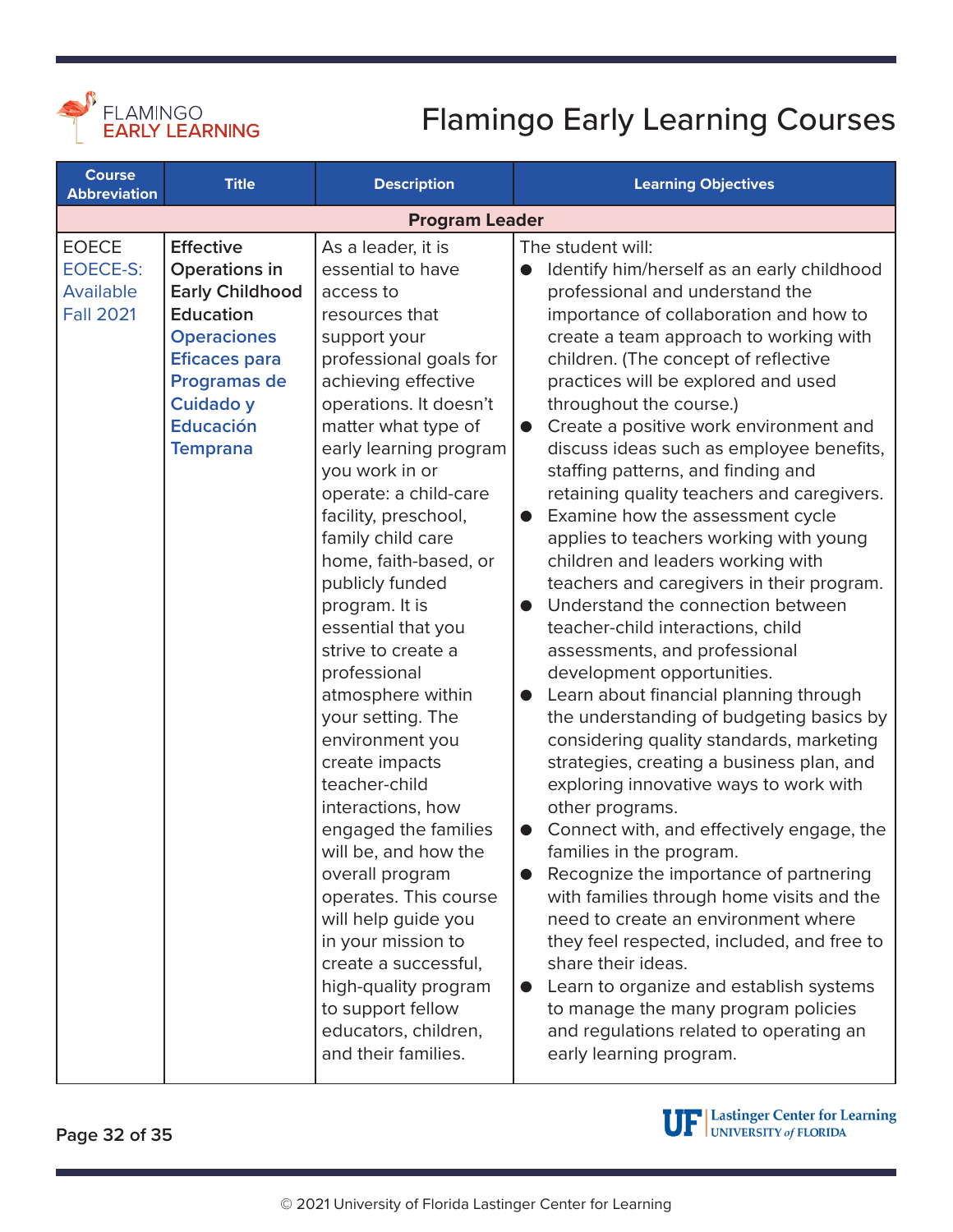<span id="page-32-0"></span>

| <b>Course</b><br><b>Abbreviation</b> | <b>Title</b>                                                                 | <b>Description</b>                                                                                                                                                                                                                                                                                                                                                                                                                                                                                                                                                                                                                                                                                                      | <b>Learning Objectives</b>                                                                                                                                                                                                                                                                                                                                                                                                                                                                                         |
|--------------------------------------|------------------------------------------------------------------------------|-------------------------------------------------------------------------------------------------------------------------------------------------------------------------------------------------------------------------------------------------------------------------------------------------------------------------------------------------------------------------------------------------------------------------------------------------------------------------------------------------------------------------------------------------------------------------------------------------------------------------------------------------------------------------------------------------------------------------|--------------------------------------------------------------------------------------------------------------------------------------------------------------------------------------------------------------------------------------------------------------------------------------------------------------------------------------------------------------------------------------------------------------------------------------------------------------------------------------------------------------------|
|                                      |                                                                              | <b>Program Leader</b>                                                                                                                                                                                                                                                                                                                                                                                                                                                                                                                                                                                                                                                                                                   |                                                                                                                                                                                                                                                                                                                                                                                                                                                                                                                    |
| <b>OLECE</b>                         | Organizational<br>Leadership in<br><b>Early Care and</b><br><b>Education</b> | In this course, you will learn<br>the critical elements of<br>organizational leadership and<br>develop skills to effectively<br>manage an early learning<br>center or family childcare<br>home. You will discover how<br>the six dispositions of<br>effective leaders impact the<br>operational or business side<br>of running an early learning<br>program. You will explore<br>concepts such as cost per<br>child; income versus<br>expenses; how technology<br>can help reduce bad debt and<br>increase communication;<br>retaining high quality staff and<br>collaborating with the<br>community. Strategies will be<br>provided so that leaders can<br>immediately affect change and<br>improve their bottom line. | The student will:<br>Learn the core elements of<br>operational leadership<br>Articulate the six dispositions of<br>$\bullet$<br>an effective leader and how they<br>relate to operational leadership<br>in early care and education<br>Implement skills and strategies to<br>$\bullet$<br>improve the organization's<br>operational capacity<br>Better understand the<br>$\bullet$<br>components of managing a<br>budget; staffing concerns; and<br>daily operations within an early<br>care and education setting |

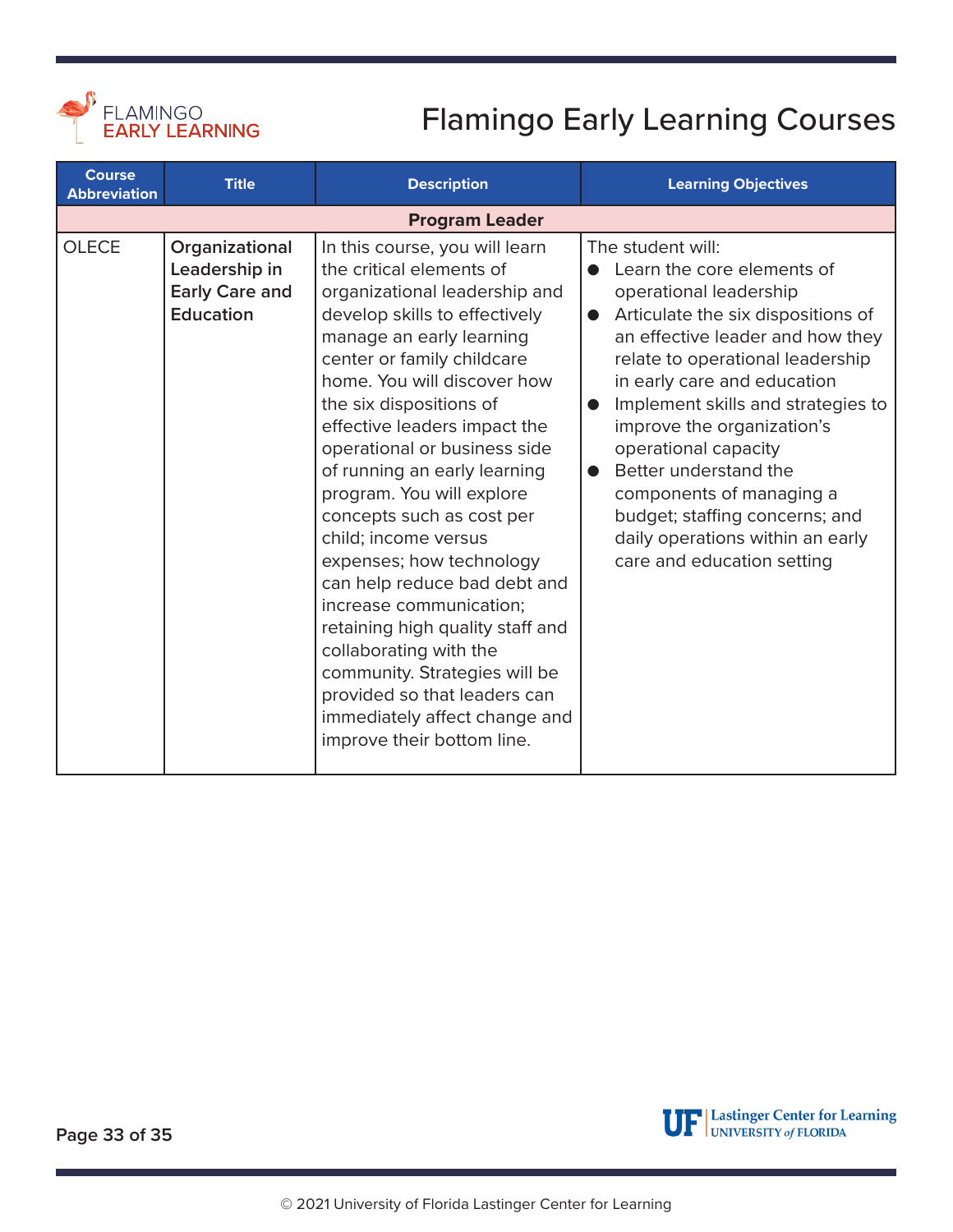<span id="page-33-0"></span>

| <b>Course</b><br><b>Abbreviation</b> | <b>Title</b>                                                                | <b>Description</b>                                                                                                                                                                                                                                                                                                                                                                                                                                                                                                                                                                                                                                                                                                                                                                                                                                              | <b>Learning Objectives</b>                                                                                                                                                                                                                                                                                                                                                                                                                                                                            |  |  |
|--------------------------------------|-----------------------------------------------------------------------------|-----------------------------------------------------------------------------------------------------------------------------------------------------------------------------------------------------------------------------------------------------------------------------------------------------------------------------------------------------------------------------------------------------------------------------------------------------------------------------------------------------------------------------------------------------------------------------------------------------------------------------------------------------------------------------------------------------------------------------------------------------------------------------------------------------------------------------------------------------------------|-------------------------------------------------------------------------------------------------------------------------------------------------------------------------------------------------------------------------------------------------------------------------------------------------------------------------------------------------------------------------------------------------------------------------------------------------------------------------------------------------------|--|--|
|                                      | <b>Program Leader</b>                                                       |                                                                                                                                                                                                                                                                                                                                                                                                                                                                                                                                                                                                                                                                                                                                                                                                                                                                 |                                                                                                                                                                                                                                                                                                                                                                                                                                                                                                       |  |  |
| <b>ILECE</b>                         | Instructional<br>Leadership in<br><b>Early Care and</b><br><b>Education</b> | Learn the foundational<br>elements of instructional<br>leadership and its importance<br>in improving teacher practice<br>and child outcomes. In this<br>course, you will explore the six<br>dispositions to being an<br>effective leader. You will learn<br>how to create a collaborative<br>environment, where<br>ongoing learning and<br>professional growth is valued;<br>reflective practice is<br>implemented through<br>coaching and mentoring; and<br>data is used to inform program<br>planning. You will better<br>understand cultural<br>competence, how to engage<br>families, and how they<br>transform children's lives.<br>You will also learn specific<br>strategies to use with<br>teachers, families, and<br>other stakeholders within their<br>early learning programs, which<br>result in high quality early care<br>and education settings. | The student will:<br>Learn the core elements of<br>instructional leadership<br>Articulate the six dispositions of<br>$\bullet$<br>effective leadership and<br>understand how they relate to<br>instructional leadership in early<br>care and education<br>Implement strategies to improve<br>$\bullet$<br>the instructional capacity of<br>teacher leadership<br>Make informed program<br>$\bullet$<br>decisions using data, reflective<br>practices, observational<br>assessments, and collaboration |  |  |



**Page 34 of 35**